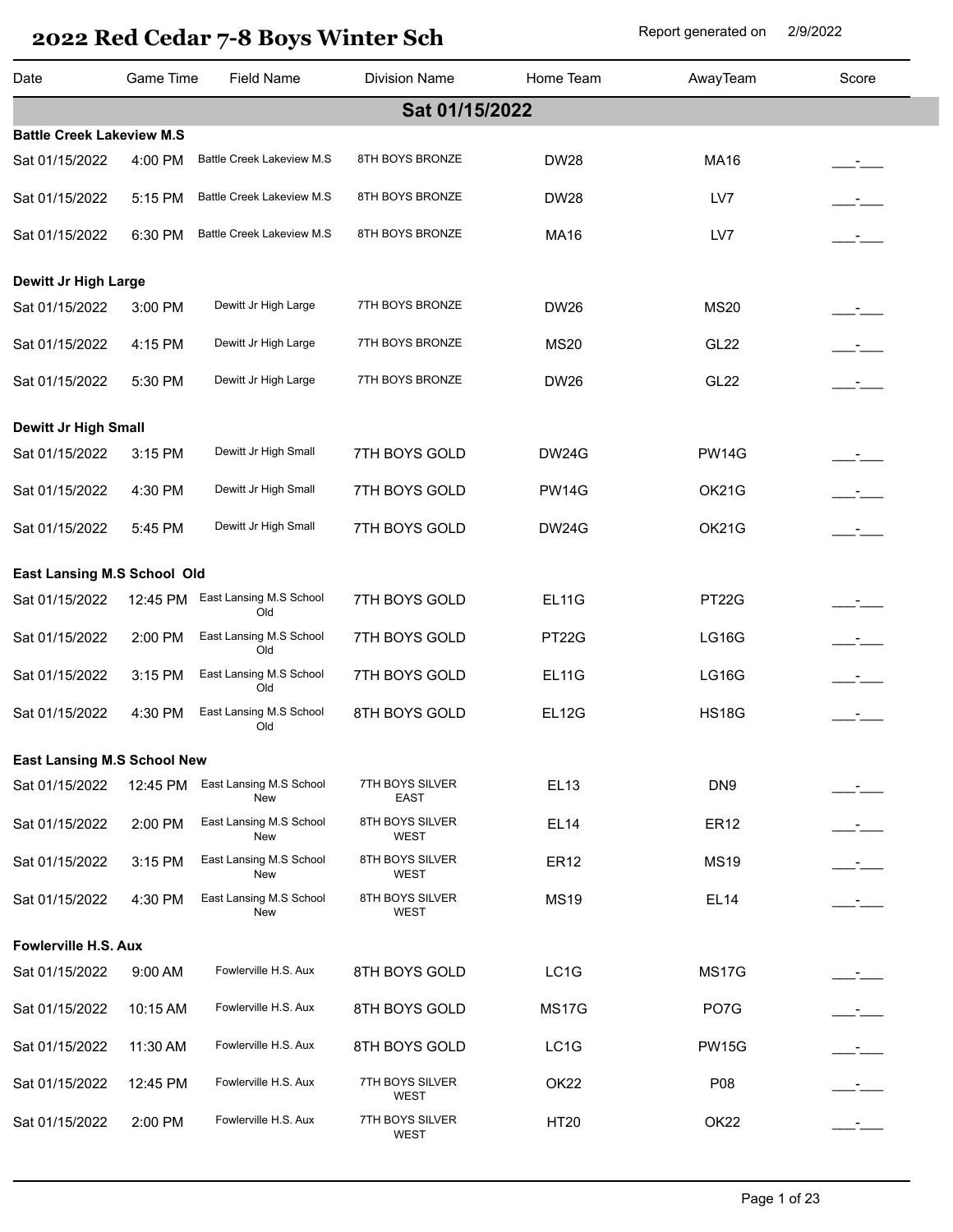| Date                             | Game Time | <b>Field Name</b>         | <b>Division Name</b>           | Home Team        | AwayTeam        | Score         |
|----------------------------------|-----------|---------------------------|--------------------------------|------------------|-----------------|---------------|
| Sat 01/15/2022                   | 3:15 PM   | Fowlerville H.S. Aux      | 7TH BOYS SILVER<br><b>WEST</b> | P08              | <b>HS19</b>     |               |
| Sat 01/15/2022                   | 4:30 PM   | Fowlerville H.S. Aux      | 7TH BOYS SILVER<br><b>WEST</b> | <b>HT20</b>      | <b>HS19</b>     |               |
| <b>Haslett M.S. Front</b>        |           |                           |                                |                  |                 |               |
| Sat 01/15/2022                   | 7:30 PM   | Haslett M.S. Front        | 7TH BOYS SILVER<br>EAST        | <b>HS21</b>      | <b>GL20</b>     |               |
| Ionia High School A              |           |                           |                                |                  |                 |               |
| Sat 01/15/2022                   | 3:15 PM   | Ionia High School A       | 7TH BOYS BRONZE                | <b>IO13</b>      | <b>WL23</b>     |               |
| Sat 01/15/2022                   | 4:30 PM   | Ionia High School A       | 7TH BOYS BRONZE                | <b>IO13</b>      | <b>GL21</b>     |               |
| Ionia High School B              |           |                           |                                |                  |                 |               |
| Sat 01/15/2022                   | 3:15 PM   | Ionia High School B       | 8TH BOYS SILVER<br>EAST        | <b>BT13</b>      | <b>IO11</b>     |               |
| Sat 01/15/2022                   | 4:30 PM   | Ionia High School B       | 8TH BOYS SILVER<br><b>EAST</b> | <b>BT13</b>      | LK9             |               |
| Sat 01/15/2022                   | 5:45 PM   | Ionia High School B       | 8TH BOYS SILVER<br><b>EAST</b> | LK9              | <b>IO11</b>     | $\mathcal{L}$ |
| <b>Lakewood Middle School</b>    |           |                           |                                |                  |                 |               |
| Sat 01/15/2022                   | 10:00 AM  | Lakewood Middle School    | 7TH BOYS SILVER<br><b>EAST</b> | LK8              | <b>HS20</b>     |               |
| Sat 01/15/2022                   | 11:15 AM  | Lakewood Middle School    | 7TH BOYS SILVER<br><b>EAST</b> | <b>BT12</b>      | <b>HS20</b>     | $ -$          |
| Sat 01/15/2022                   | 12:30 PM  | Lakewood Middle School    | 7TH BOYS SILVER<br><b>EAST</b> | <b>BT12</b>      | LK8             | $ -$          |
| <b>Maple Valley East</b>         |           |                           |                                |                  |                 |               |
| Sat 01/15/2022                   | 3:15 PM   | Maple Valley East         | 7TH BOYS SILVER<br><b>WEST</b> | <b>MS18</b>      | <b>MV12</b>     |               |
| Sat 01/15/2022                   | 4:30 PM   | Maple Valley East         | 7TH BOYS SILVER<br>WEST        | CH <sub>18</sub> | <b>MS18</b>     |               |
| Sat 01/15/2022                   | 5:45 PM   | Maple Valley East         | 7TH BOYS SILVER<br><b>WEST</b> | CH <sub>18</sub> | <b>MV12</b>     |               |
| <b>Portland High School</b>      |           |                           |                                |                  |                 |               |
| Sat 01/15/2022                   | 7:00 PM   | Portland High School      | 8TH BOYS SILVER<br>EAST        | <b>DW27</b>      | PT25            |               |
| <b>Springport High School</b>    |           |                           |                                |                  |                 |               |
| Sat 01/15/2022                   | 12:45 PM  | Springport High School    | 7TH BOYS SILVER<br>WEST        | <b>ER11</b>      | SP <sub>9</sub> |               |
| Sat 01/15/2022                   | 2:00 PM   | Springport High School    | 7TH BOYS SILVER<br><b>WEST</b> | <b>MA15</b>      | LV <sub>5</sub> | $ -$          |
| Sat 01/15/2022                   | 3:15 PM   | Springport High School    | 7TH BOYS SILVER<br>WEST        | <b>MA15</b>      | <b>WL22</b>     | $ -$          |
| Sat 01/15/2022                   | 4:30 PM   | Springport High School    | 7TH BOYS SILVER<br>WEST        | SP <sub>9</sub>  | LV <sub>5</sub> |               |
| <b>Williamston Middle School</b> |           |                           |                                |                  |                 |               |
| Sat 01/15/2022                   | 4:30 PM   | Williamston Middle School | 8TH BOYS SILVER<br>WEST        | OL <sub>14</sub> | <b>WL24</b>     |               |
| Sat 01/15/2022                   | 5:45 PM   | Williamston Middle School | 8TH BOYS SILVER<br>WEST        | OL <sub>14</sub> | HT21            |               |
|                                  |           |                           |                                |                  |                 |               |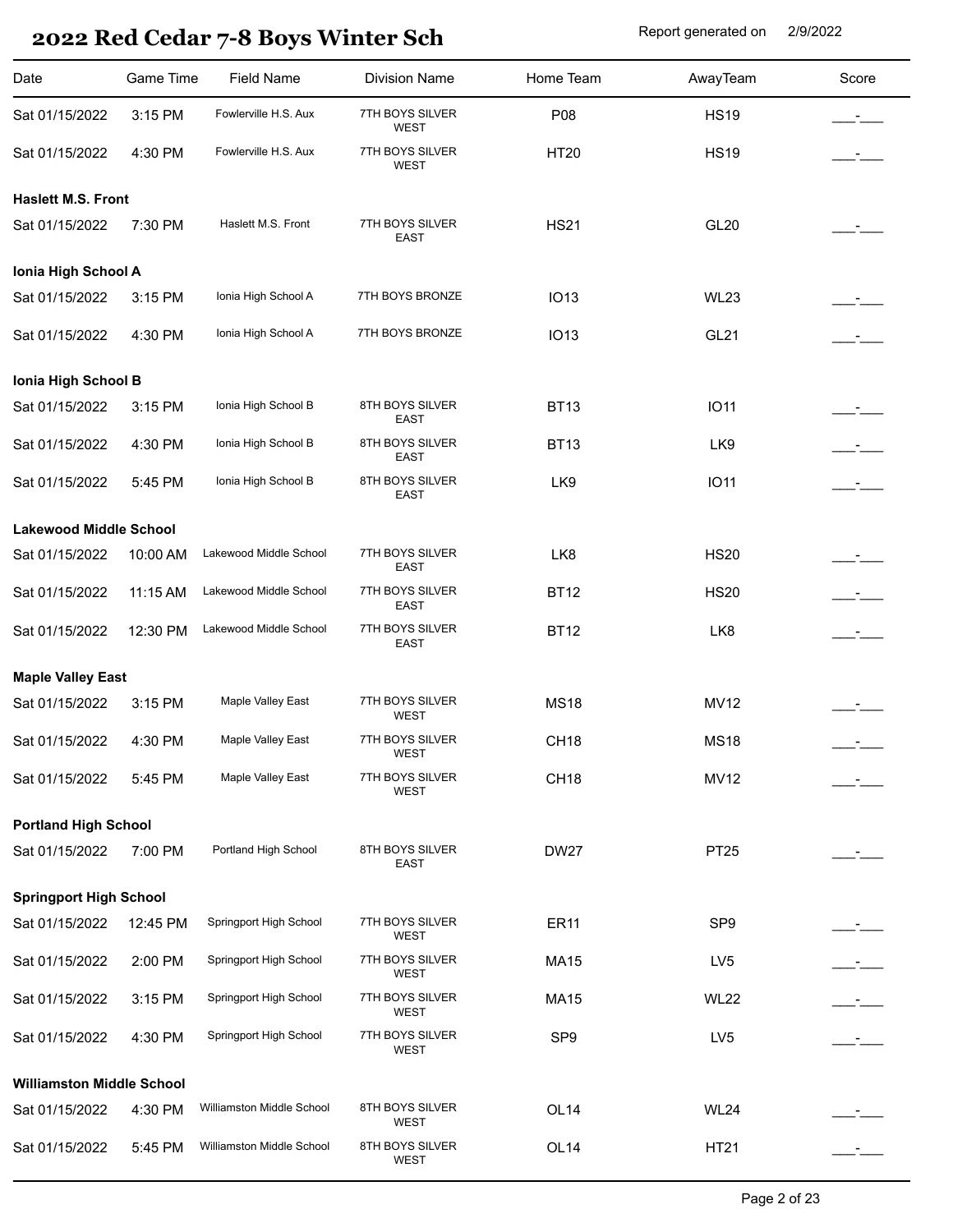| Date           | Game Time | Field Name                | Division Name                  | Home Team | AwayTeam    | Score                            |
|----------------|-----------|---------------------------|--------------------------------|-----------|-------------|----------------------------------|
| Sat 01/15/2022 | 7:00 PM   | Williamston Middle School | 8TH BOYS SILVER<br><b>WEST</b> | OK25      | <b>WL24</b> | $\overline{\phantom{0}}$<br>____ |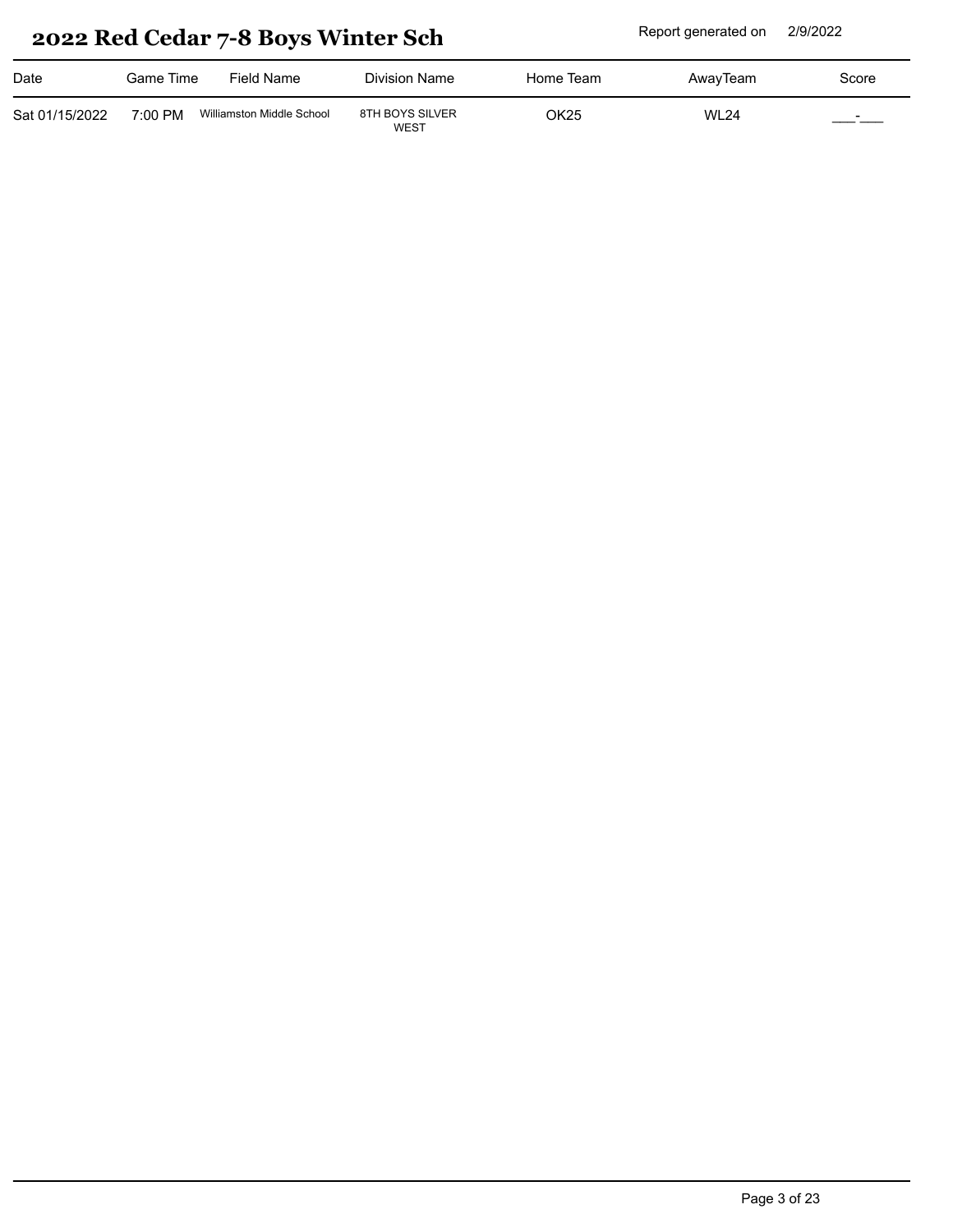| Date                                | Game Time | Field Name                        | <b>Division Name</b>           | Home Team        | AwayTeam          | Score         |  |  |  |
|-------------------------------------|-----------|-----------------------------------|--------------------------------|------------------|-------------------|---------------|--|--|--|
| Sun 01/16/2022                      |           |                                   |                                |                  |                   |               |  |  |  |
| <b>Holt High School Main Campus</b> |           |                                   |                                |                  |                   |               |  |  |  |
| Sun 01/16/2022                      | 4:30 PM   | Holt High School Main<br>Campus A | 8TH BOYS SILVER<br><b>WEST</b> | HT21             | <b>HS17</b>       |               |  |  |  |
| <b>Holt High School Main Campus</b> |           |                                   |                                |                  |                   |               |  |  |  |
| Sun 01/16/2022                      | 4:30 PM   | Holt High School Main<br>Campus B | 8TH BOYS SILVER<br>EAST        | 1012             | <b>HT22</b>       |               |  |  |  |
| Sun 01/16/2022                      | 5:45 PM   | Holt High School Main<br>Campus B | 8TH BOYS SILVER<br><b>EAST</b> | PT25             | <b>HT22</b>       | $\mathcal{L}$ |  |  |  |
| <b>Maple Valley East</b>            |           |                                   |                                |                  |                   |               |  |  |  |
| Sun 01/16/2022                      | 9:00 AM   | <b>Maple Valley East</b>          | 8TH BOYS BRONZE                | GL <sub>24</sub> | <b>MV13</b>       |               |  |  |  |
| Sun 01/16/2022                      | 10:15 AM  | <b>Maple Valley East</b>          | 8TH BOYS BRONZE                | GL <sub>24</sub> | LV6               | $ -$          |  |  |  |
| Sun 01/16/2022                      | 11:30 AM  | Maple Valley East                 | 8TH BOYS BRONZE                | <b>MA16</b>      | LV6               | $\mathcal{L}$ |  |  |  |
| Sun 01/16/2022                      | 12:45 PM  | <b>Maple Valley East</b>          | 8TH BOYS BRONZE                | ST <sub>12</sub> | <b>MV13</b>       | $\mathcal{L}$ |  |  |  |
| Sun 01/16/2022                      | 2:00 PM   | Maple Valley East                 | 8TH BOYS SILVER<br><b>WEST</b> | <b>LG15</b>      | <b>CH19</b>       | $ -$          |  |  |  |
| Sun 01/16/2022                      | 3:15 PM   | Maple Valley East                 | 8TH BOYS SILVER<br><b>WEST</b> | <b>CH19</b>      | GL23              | $\mathcal{L}$ |  |  |  |
| Sun 01/16/2022                      | 4:30 PM   | <b>Maple Valley East</b>          | 7TH BOYS SILVER<br><b>WEST</b> | <b>WL22</b>      | <b>ER11</b>       | $ -$          |  |  |  |
| Owosso New M.S. Gym                 |           |                                   |                                |                  |                   |               |  |  |  |
| Sun 01/16/2022                      | 9:00 AM   | Owosso New M.S. Gym               | 8TH BOYS GOLD                  | SP9G             | <b>PW15G</b>      |               |  |  |  |
| Sun 01/16/2022                      | 10:15 AM  | Owosso New M.S. Gym               | 8TH BOYS GOLD                  | LC1G             | <b>PW15G</b>      |               |  |  |  |
| Sun 01/16/2022                      | 11:30 AM  | Owosso New M.S. Gym               | 8TH BOYS GOLD                  | SP9G             | LC <sub>1</sub> G |               |  |  |  |
| Sun 01/16/2022 12:45 PM             |           | Owosso New M.S. Gym               | 7TH BOYS GOLD                  | <b>GL19G</b>     | <b>HT19G</b>      |               |  |  |  |
| Sun 01/16/2022                      | 2:00 PM   | Owosso New M.S. Gym               | 8TH BOYS GOLD                  | CH17G            | EL12G             |               |  |  |  |
| <b>Owosso Sr High School Main</b>   |           |                                   |                                |                  |                   |               |  |  |  |
| Sun 01/16/2022                      | $9:00$ AM | Owosso Sr High School<br>Main     | 7TH BOYS BRONZE                | OW20             | <b>FV20</b>       |               |  |  |  |
| Sun 01/16/2022                      | 10:15 AM  | Owosso Sr High School<br>Main     | 7TH BOYS BRONZE                | <b>FV21</b>      | OK24              |               |  |  |  |
| Sun 01/16/2022                      | 11:30 AM  | Owosso Sr High School<br>Main     | 8TH BOYS GOLD                  | <b>HS18G</b>     | CH17G             |               |  |  |  |
| Sun 01/16/2022                      | 12:45 PM  | Owosso Sr High School<br>Main     | 7TH BOYS BRONZE                | OK <sub>24</sub> | OW20              |               |  |  |  |
| Sun 01/16/2022                      | 2:00 PM   | Owosso Sr High School<br>Main     | 7TH BOYS GOLD                  | C013G            | <b>HT19G</b>      |               |  |  |  |
| Sun 01/16/2022                      | 3:15 PM   | Owosso Sr High School<br>Main     | 7TH BOYS GOLD                  | C013G            | GL19G             |               |  |  |  |
| <b>Perry Middle School</b>          |           |                                   |                                |                  |                   |               |  |  |  |
| Sun 01/16/2022                      | 9:00 AM   | Perry Middle School               | 7TH BOYS SILVER<br>EAST        | OK <sub>23</sub> | <b>PR11</b>       |               |  |  |  |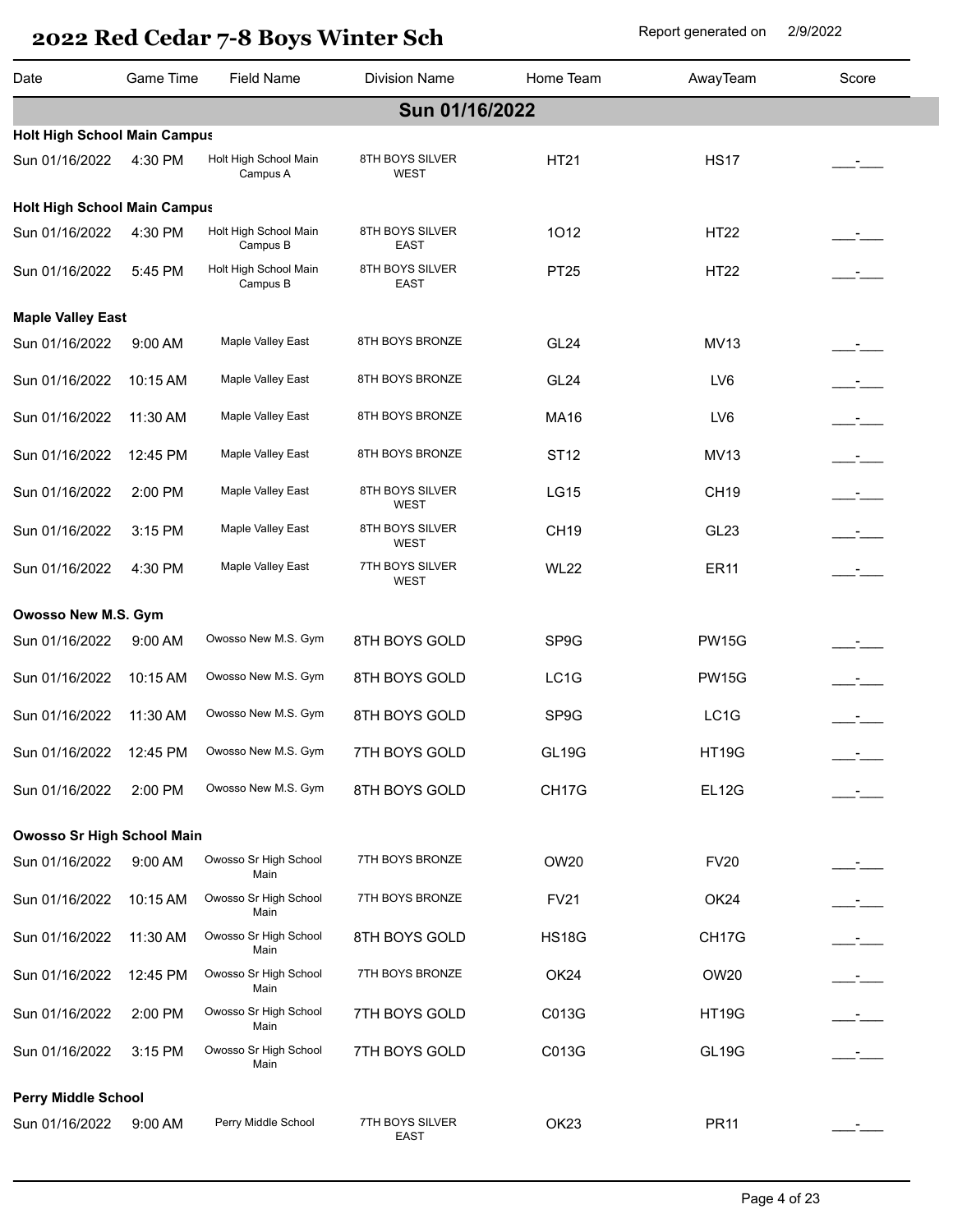| Date                          | <b>Game Time</b> | <b>Field Name</b>      | <b>Division Name</b>           | Home Team       | AwayTeam         | Score         |
|-------------------------------|------------------|------------------------|--------------------------------|-----------------|------------------|---------------|
| Sun 01/16/2022                | 10:15 AM         | Perry Middle School    | 7TH BOYS SILVER<br><b>EAST</b> | <b>EL13</b>     | OK <sub>23</sub> |               |
| Sun 01/16/2022                | 11:30 AM         | Perry Middle School    | 7TH BOYS SILVER<br><b>EAST</b> | EL13            | <b>DW25</b>      |               |
| Sun 01/16/2022                | 12:45 PM         | Perry Middle School    | 7TH BOYS SILVER<br><b>EAST</b> | <b>PR11</b>     | <b>DW25</b>      | $ -$          |
| Sun 01/16/2022                | 2:00 PM          | Perry Middle School    | 8TH BOYS SILVER<br><b>EAST</b> | OK26            | <b>PR12</b>      | $-1$          |
| Sun 01/16/2022                | 3:15 PM          | Perry Middle School    | 8TH BOYS SILVER<br><b>EAST</b> | <b>HS22</b>     | <b>FV22</b>      | $ -$          |
| Sun 01/16/2022                | 4:30 PM          | Perry Middle School    | 8TH BOYS SILVER<br><b>EAST</b> | <b>HS22</b>     | OK26             | $ -$          |
| Sun 01/16/2022                | 5:45 PM          | Perry Middle School    | 8TH BOYS SILVER<br><b>EAST</b> | <b>FV22</b>     | <b>PR12</b>      |               |
| <b>Portland Middle School</b> |                  |                        |                                |                 |                  |               |
| Sun 01/16/2022                | 9:00 AM          | Portland Middle School | 7TH BOYS SILVER<br><b>EAST</b> | <b>PT24</b>     | DN9              |               |
| Sun 01/16/2022                | 10:15 AM         | Portland Middle School | 7TH BOYS SILVER<br><b>EAST</b> | DN <sub>9</sub> | PT <sub>23</sub> |               |
| Sun 01/16/2022                | 11:30 AM         | Portland Middle School | 7TH BOYS SILVER<br><b>EAST</b> | <b>PT23</b>     | <b>GL20</b>      |               |
| Stockbridge Jr/Sr High        |                  |                        |                                |                 |                  |               |
| Sun 01/16/2022                | 9:00 AM          | Stockbridge Jr/Sr High | 7TH BOYS BRONZE                | <b>ST11</b>     | <b>GL21</b>      |               |
| Sun 01/16/2022                | 10:15 AM         | Stockbridge Jr/Sr High | 7TH BOYS BRONZE                | <b>WL23</b>     | <b>CH20</b>      | $\mathcal{L}$ |
| Sun 01/16/2022                | 11:30 AM         | Stockbridge Jr/Sr High | 7TH BOYS BRONZE                | <b>MS20</b>     | <b>WL23</b>      |               |
| Sun 01/16/2022                | 12:45 PM         | Stockbridge Jr/Sr High | 7TH BOYS BRONZE                | <b>CH20</b>     | <b>ST11</b>      |               |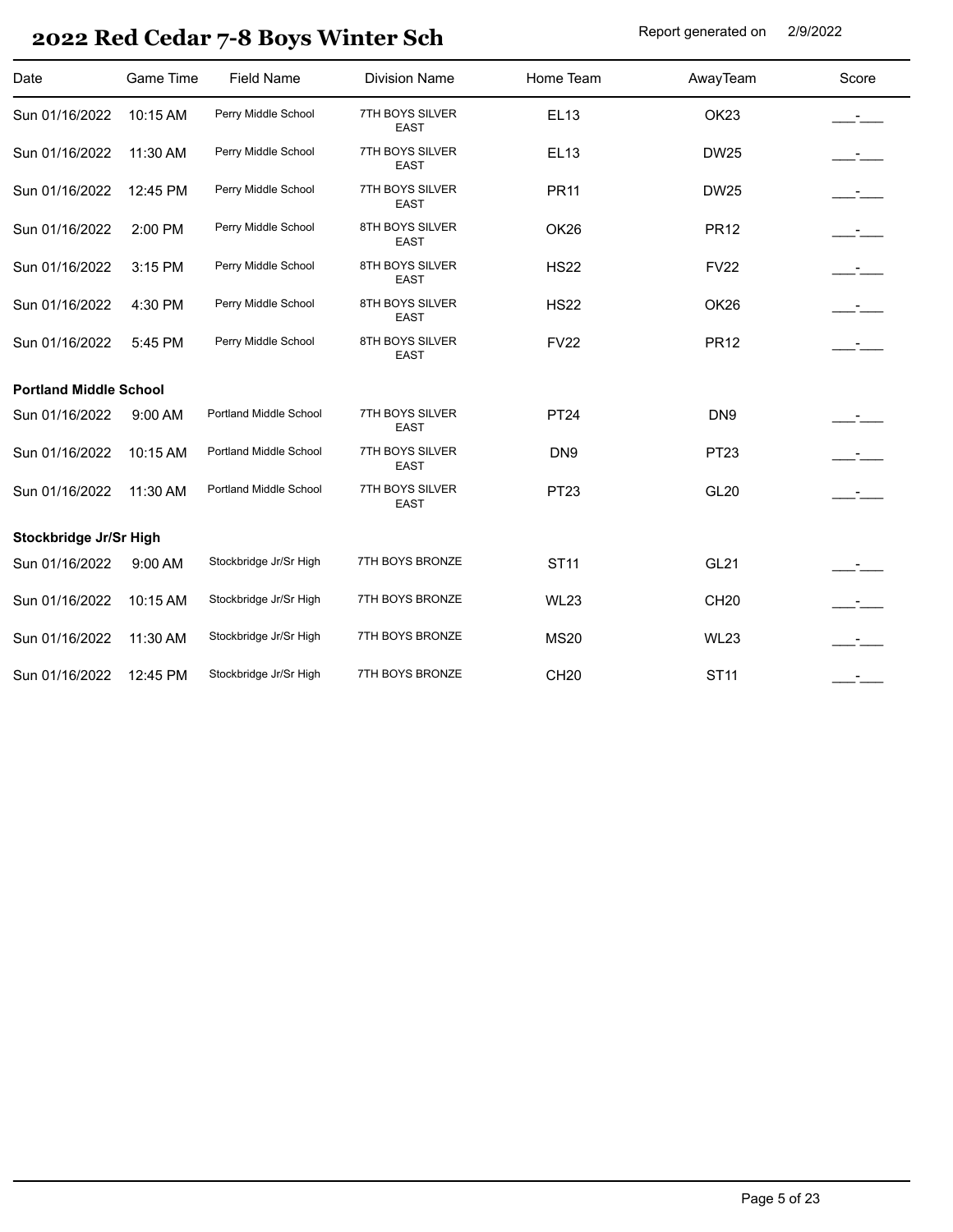| Date                             | Game Time | <b>Field Name</b>                                      | <b>Division Name</b>           | Home Team          | AwayTeam         | Score                |
|----------------------------------|-----------|--------------------------------------------------------|--------------------------------|--------------------|------------------|----------------------|
|                                  |           |                                                        | Sat 01/22/2022                 |                    |                  |                      |
| <b>Battle Creek Lakeview M.S</b> |           |                                                        |                                |                    |                  |                      |
| Sat 01/22/2022                   | 3:15 PM   | <b>Battle Creek Lakeview M.S</b>                       | 8TH BOYS BRONZE                | LV6                | <b>MA16</b>      |                      |
| Sat 01/22/2022                   | 4:30 PM   | <b>Battle Creek Lakeview M.S</b>                       | 8TH BOYS BRONZE                | <b>MA16</b>        | LV7              |                      |
| Sat 01/22/2022                   | 5:45 PM   | <b>Battle Creek Lakeview M.S</b>                       | 8TH BOYS BRONZE                | LV6                | <b>MV13</b>      |                      |
| <b>Dansville Middle School</b>   |           |                                                        |                                |                    |                  |                      |
| Sat 01/22/2022                   | 4:30 PM   | Dansville Middle School                                | 7TH BOYS SILVER<br>EAST        | LK8                | DN <sub>9</sub>  | __ <del>_</del> ____ |
| Sat 01/22/2022                   | 5:45 PM   | Dansville Middle School                                | 7TH BOYS SILVER<br><b>EAST</b> | <b>DW25</b>        | LK8              | $ -$                 |
| Sat 01/22/2022                   | 7:00 PM   | Dansville Middle School                                | 7TH BOYS SILVER<br><b>EAST</b> | DN <sub>9</sub>    | <b>DW25</b>      |                      |
| Dewitt Jr High Large             |           |                                                        |                                |                    |                  |                      |
| Sat 01/22/2022                   | 3:00 PM   | Dewitt Jr High Large                                   | 8TH BOYS BRONZE                | <b>ST12</b>        | <b>DW28</b>      | <u>_-</u> __         |
| Sat 01/22/2022                   | 4:15 PM   | Dewitt Jr High Large                                   | 8TH BOYS BRONZE                | GL <sub>24</sub>   | <b>ST12</b>      | $\mathcal{L}$        |
| Sat 01/22/2022                   | 5:30 PM   | Dewitt Jr High Large                                   | 8TH BOYS BRONZE                | <b>DW28</b>        | GL <sub>24</sub> | $\mathcal{L}$        |
| <b>Dewitt Jr High Small</b>      |           |                                                        |                                |                    |                  |                      |
| Sat 01/22/2022                   | 3:00 PM   | Dewitt Jr High Small                                   | 7TH BOYS GOLD                  | PT <sub>22</sub> G | <b>DW24G</b>     |                      |
| Sat 01/22/2022                   | 4:15 PM   | Dewitt Jr High Small                                   | 7TH BOYS GOLD                  | <b>HT19G</b>       | PT22G            | $\mathcal{L}$        |
| Sat 01/22/2022                   | 5:30 PM   | Dewitt Jr High Small                                   | 7TH BOYS GOLD                  | <b>DW24G</b>       | <b>HT19G</b>     | $ -$                 |
| East Lansing M.S School Old      |           |                                                        |                                |                    |                  |                      |
|                                  |           | Sat 01/22/2022 11:30 AM East Lansing M.S School<br>Old | 8TH BOYS GOLD                  | EL12G              | MS17G            |                      |
| Sat 01/22/2022                   | 12:45 PM  | East Lansing M.S School<br>Old                         | 8TH BOYS GOLD                  | <b>MS17G</b>       | <b>HS18G</b>     |                      |
| Sat 01/22/2022                   | 2:00 PM   | East Lansing M.S School<br>Old                         | 8TH BOYS GOLD                  | <b>HS18G</b>       | LC1G             |                      |
| Sat 01/22/2022                   | 3:15 PM   | East Lansing M.S School<br>Old                         | 8TH BOYS GOLD                  | LC1G               | <b>EL12G</b>     |                      |
| East Lansing M.S School New      |           |                                                        |                                |                    |                  |                      |
| Sat 01/22/2022                   | 11:30 AM  | East Lansing M.S School<br>New                         | 7TH BOYS SILVER<br>EAST        | <b>EL13</b>        | <b>HS21</b>      |                      |
| Sat 01/22/2022                   | 12:45 PM  | East Lansing M.S School<br>New                         | 7TH BOYS SILVER<br>EAST        | <b>HS21</b>        | <b>BT12</b>      |                      |
| Sat 01/22/2022                   | 2:00 PM   | East Lansing M.S School<br>New                         | 7TH BOYS SILVER<br>EAST        | <b>BT12</b>        | <b>EL13</b>      |                      |
| Ionia High School A              |           |                                                        |                                |                    |                  |                      |
| Sat 01/22/2022                   | 2:00 PM   | Ionia High School A                                    | 8TH BOYS SILVER<br>EAST        | OK26               | <b>PT25</b>      |                      |
| Sat 01/22/2022                   | 3:15 PM   | Ionia High School A                                    | 8TH BOYS SILVER<br>EAST        | <b>PR12</b>        | PT <sub>25</sub> |                      |
|                                  |           |                                                        |                                |                    |                  |                      |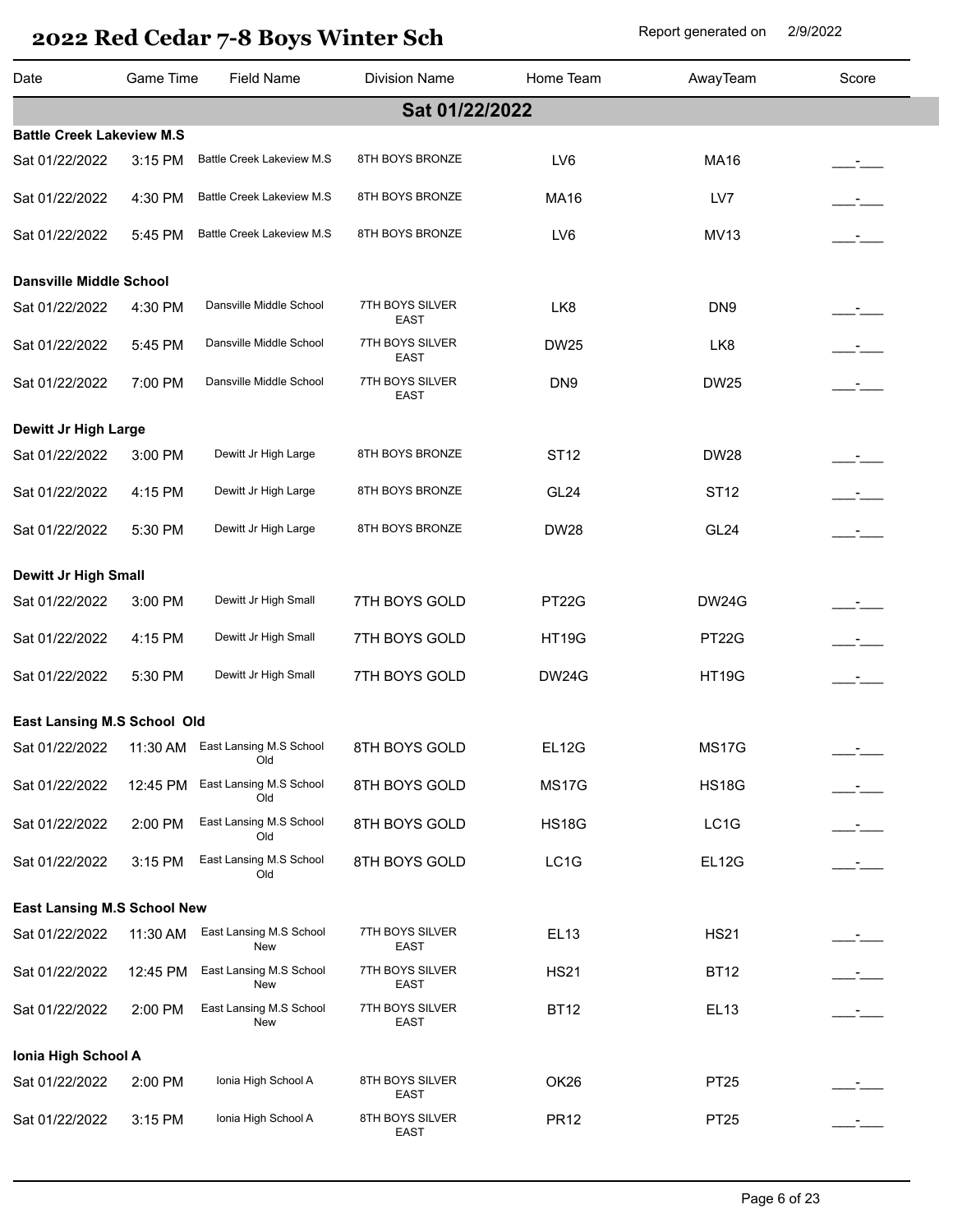| Date                           | Game Time | <b>Field Name</b>       | <b>Division Name</b>           | Home Team        | AwayTeam         | Score                |
|--------------------------------|-----------|-------------------------|--------------------------------|------------------|------------------|----------------------|
| Sat 01/22/2022                 | 4:30 PM   | Ionia High School A     | 8TH BOYS SILVER<br><b>EAST</b> | <b>IO11</b>      | <b>HT22</b>      |                      |
| Ionia High School B            |           |                         |                                |                  |                  |                      |
| Sat 01/22/2022                 | 2:00 PM   | Ionia High School B     | 8TH BOYS SILVER<br><b>EAST</b> | 1012             | <b>BT13</b>      | __ <del>_</del> ____ |
| Sat 01/22/2022                 | 3:15 PM   | Ionia High School B     | 8TH BOYS SILVER<br><b>EAST</b> | <b>BT13</b>      | <b>HS22</b>      | $ -$                 |
| Sat 01/22/2022                 | 4:30 PM   | Ionia High School B     | 8TH BOYS SILVER<br><b>EAST</b> | <b>HS22</b>      | 1012             | $\sim 10^{-10}$      |
| <b>Lakewood Middle School</b>  |           |                         |                                |                  |                  |                      |
| Sat 01/22/2022                 | 1:45 PM   | Lakewood Middle School  | 8TH BOYS SILVER<br><b>EAST</b> | LK9              | <b>DW27</b>      |                      |
| Sat 01/22/2022                 | 3:00 PM   | Lakewood Middle School  | 8TH BOYS SILVER<br><b>EAST</b> | <b>DW27</b>      | <b>FV22</b>      | $ -$                 |
| Sat 01/22/2022                 | 4:15 PM   | Lakewood Middle School  | 8TH BOYS SILVER<br>EAST        | <b>FV22</b>      | LK9              | $\mathcal{L}$        |
| <b>Okemos High School B</b>    |           |                         |                                |                  |                  |                      |
| Sat 01/22/2022                 | 12:45 PM  | Okemos High School B    | 7TH BOYS SILVER<br><b>EAST</b> | <b>PR11</b>      | PT23             |                      |
| Sat 01/22/2022                 | 2:00 PM   | Okemos High School B    | 7TH BOYS SILVER<br><b>EAST</b> | OK <sub>23</sub> | PT23             |                      |
| Sat 01/22/2022                 | 3:15 PM   | Okemos High School B    | 8TH BOYS SILVER<br>WEST        | OK <sub>25</sub> | OL <sub>14</sub> | $\mathcal{L}$        |
| <b>Okemos High School C</b>    |           |                         |                                |                  |                  |                      |
| Sat 01/22/2022                 | 12:45 PM  | Okemos High School C    | 7TH BOYS SILVER<br>WEST        | OK <sub>22</sub> | SP <sub>9</sub>  |                      |
| Sat 01/22/2022                 | 2:00 PM   | Okemos High School C    | 8TH BOYS SILVER<br>WEST        | GL <sub>23</sub> | OK <sub>25</sub> |                      |
| Sat 01/22/2022                 | 3:15 PM   | Okemos High School C    | 8TH BOYS SILVER<br><b>WEST</b> | GL <sub>23</sub> | <b>ER12</b>      |                      |
| Sat 01/22/2022                 | 4:30 PM   | Okemos High School C    | 7TH BOYS SILVER<br>WEST        | OK <sub>22</sub> | <b>HS19</b>      |                      |
| <b>Okemos High School Main</b> |           |                         |                                |                  |                  |                      |
| Sat 01/22/2022                 | 12:45 PM  | Okemos High School Main | 7TH BOYS BRONZE                | OK24             | <b>FV20</b>      |                      |
| Sat 01/22/2022                 | 2:00 PM   | Okemos High School Main | 8TH BOYS SILVER<br>WEST        | <b>ER12</b>      | OL <sub>14</sub> | $ -$                 |
| Sat 01/22/2022                 | 3:15 PM   | Okemos High School Main | 7TH BOYS BRONZE                | OK24             | <b>ST11</b>      |                      |
| <b>Potterville High School</b> |           |                         |                                |                  |                  |                      |
| Sat 01/22/2022                 | 12:45 PM  | Potterville High School | 7TH BOYS SILVER<br>WEST        | <b>WL22</b>      | P08              |                      |
| Sat 01/22/2022                 | 2:00 PM   | Potterville High School | 7TH BOYS SILVER<br>WEST        | <b>WL22</b>      | <b>MV12</b>      | $\equiv$ $\equiv$    |
| Sat 01/22/2022                 | 3:15 PM   | Potterville High School | 7TH BOYS SILVER<br>WEST        | <b>MV12</b>      | LV <sub>5</sub>  | $\equiv$ $\equiv$    |
| Sat 01/22/2022                 | 4:30 PM   | Potterville High School | 7TH BOYS SILVER<br>WEST        | CH <sub>18</sub> | P08              |                      |
| <b>PW Fieldhouse A</b>         |           |                         |                                |                  |                  |                      |
| Sat 01/22/2022                 | 4:30 PM   | PW Fieldhouse A         | 8TH BOYS GOLD                  | <b>PW15G</b>     | CH17G            |                      |
|                                |           |                         |                                |                  |                  |                      |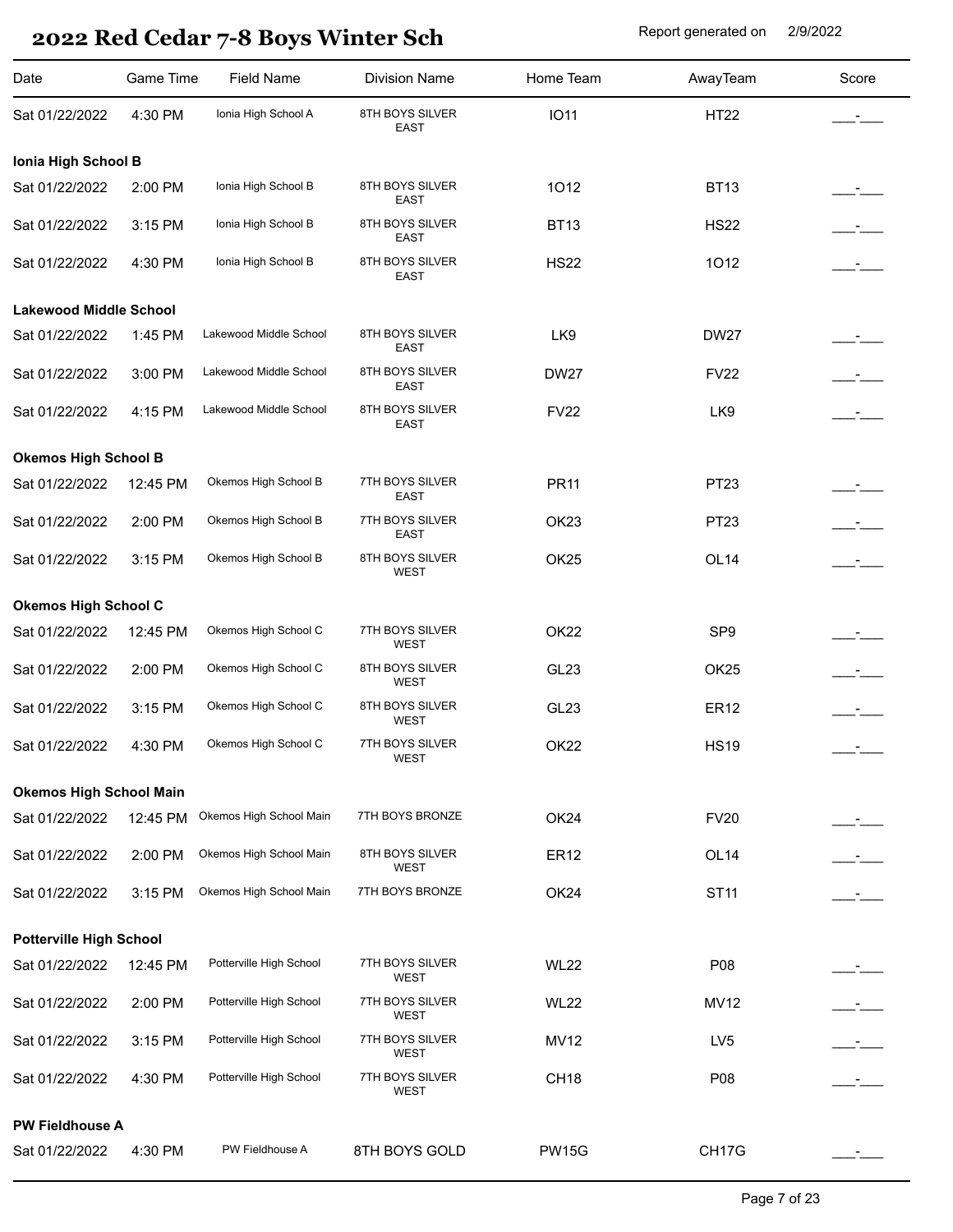| Date                             | Game Time | <b>Field Name</b>                | <b>Division Name</b>           | Home Team          | AwayTeam     | Score                    |
|----------------------------------|-----------|----------------------------------|--------------------------------|--------------------|--------------|--------------------------|
| Sat 01/22/2022                   | 5:45 PM   | PW Fieldhouse A                  | 8TH BOYS GOLD                  | CH <sub>17</sub> G | PO7G         |                          |
| Sat 01/22/2022                   | 7:00 PM   | PW Fieldhouse A                  | 8TH BOYS GOLD                  | PO <sub>7</sub> G  | <b>PW15G</b> | <b>Contract Contract</b> |
| <b>PW Fieldhouse B</b>           |           |                                  |                                |                    |              |                          |
| Sat 01/22/2022                   | 3:15 PM   | PW Fieldhouse B                  | 7TH BOYS GOLD                  | <b>PW14G</b>       | <b>EL11G</b> |                          |
| Sat 01/22/2022                   | 4:30 PM   | PW Fieldhouse B                  | 7TH BOYS GOLD                  | EL11G              | <b>GL19G</b> |                          |
| Sat 01/22/2022                   | 5:45 PM   | PW Fieldhouse B                  | 7TH BOYS GOLD                  | GL <sub>19G</sub>  | <b>PW14G</b> |                          |
| <b>Williamston Middle School</b> |           |                                  |                                |                    |              |                          |
| Sat 01/22/2022                   | 4:30 PM   | Williamston Middle School        | 8TH BOYS SILVER<br><b>WEST</b> | <b>EL14</b>        | <b>WL24</b>  |                          |
| Sat 01/22/2022                   | 5:45 PM   | <b>Williamston Middle School</b> | 8TH BOYS SILVER<br><b>WEST</b> | <b>HS17</b>        | <b>LG15</b>  |                          |
| Sat 01/22/2022                   | 7:00 PM   | Williamston Middle School        | 8TH BOYS SILVER<br><b>WEST</b> | <b>WL24</b>        | <b>HS17</b>  |                          |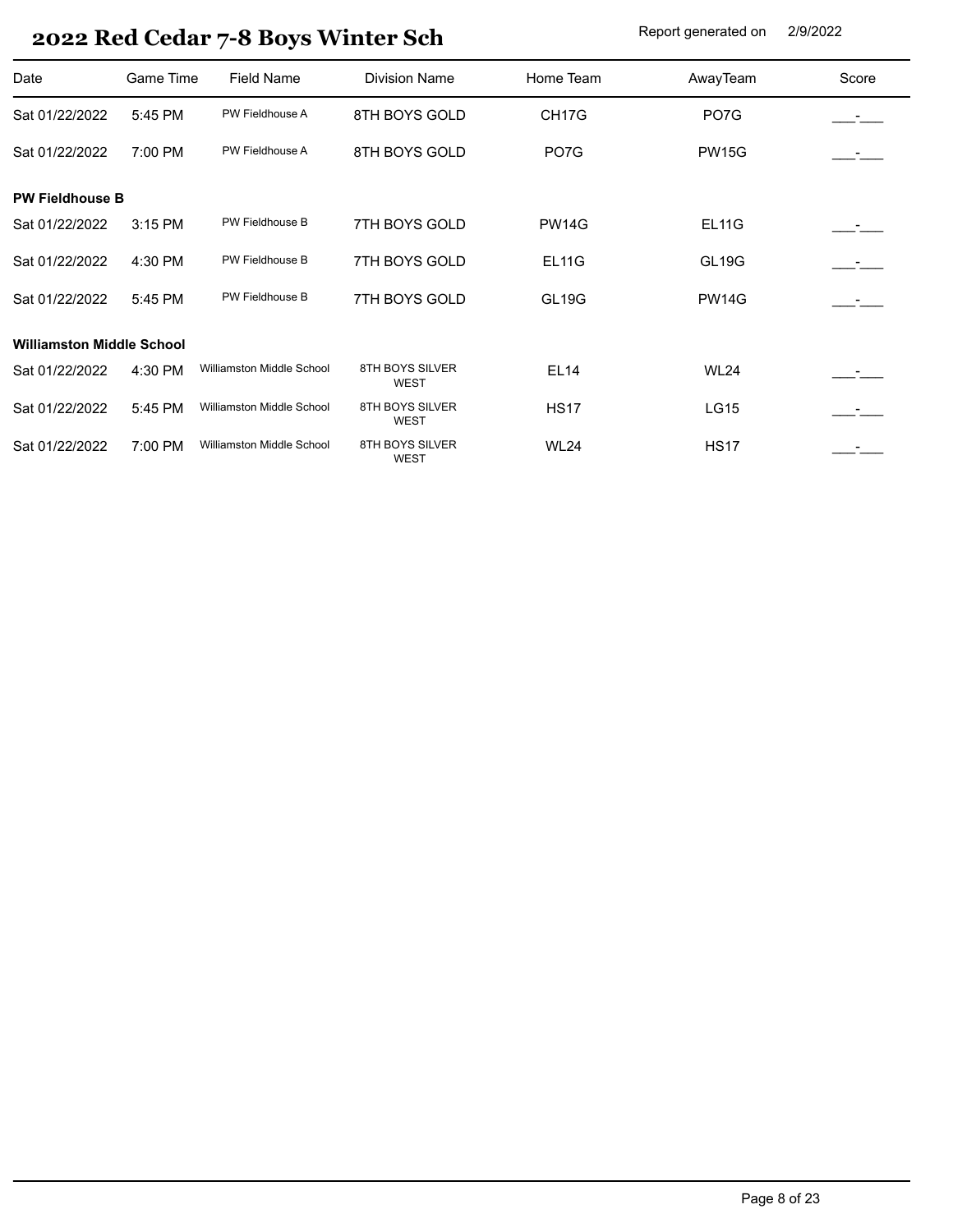| Date                             | Game Time | <b>Field Name</b>                | <b>Division Name</b>           | Home Team        | AwayTeam         | Score |
|----------------------------------|-----------|----------------------------------|--------------------------------|------------------|------------------|-------|
|                                  |           |                                  | Sun 01/23/2022                 |                  |                  |       |
| <b>Charlotte Middle School A</b> |           |                                  |                                |                  |                  |       |
| Sun 01/23/2022                   | $9:00$ AM | Charlotte Middle School A        | 7TH BOYS BRONZE                | <b>CH20</b>      | <b>FV20</b>      |       |
| Sun 01/23/2022                   | 10:15 AM  | Charlotte Middle School A        | 7TH BOYS BRONZE                | <b>FV20</b>      | <b>MS20</b>      |       |
| Sun 01/23/2022                   | 11:30 AM  | Charlotte Middle School A        | 7TH BOYS BRONZE                | <b>MS20</b>      | <b>CH20</b>      |       |
| Sun 01/23/2022                   | 12:45 PM  | Charlotte Middle School A        | 8TH BOYS SILVER<br><b>WEST</b> | <b>CH19</b>      | <b>MS19</b>      |       |
| Sun 01/23/2022                   | 2:00 PM   | Charlotte Middle School A        | 8TH BOYS SILVER<br><b>WEST</b> | <b>MS19</b>      | <b>HT21</b>      |       |
| Sun 01/23/2022                   | 3:15 PM   | Charlotte Middle School A        | 8TH BOYS SILVER<br><b>WEST</b> | <b>CH19</b>      | <b>HT21</b>      |       |
| <b>Charlotte Middle School B</b> |           |                                  |                                |                  |                  |       |
| Sun 01/23/2022                   | $9:00$ AM | Charlotte Middle School B        | 7TH BOYS SILVER<br><b>WEST</b> | <b>MA15</b>      | CH <sub>18</sub> |       |
| Sun 01/23/2022                   | 10:15 AM  | Charlotte Middle School B        | 7TH BOYS SILVER<br><b>WEST</b> | <b>HT20</b>      | <b>MA15</b>      |       |
| Sun 01/23/2022                   | 11:30 AM  | Charlotte Middle School B        | 8TH BOYS BRONZE                | LV7              | <b>MV13</b>      |       |
| Sun 01/23/2022                   | 12:45 PM  | Charlotte Middle School B        | 7TH BOYS SILVER<br><b>WEST</b> | CH <sub>18</sub> | <b>HT20</b>      |       |
| Fowlerville Jr High              |           |                                  |                                |                  |                  |       |
| Sun 01/23/2022                   | 3:15 PM   | Fowlerville Jr High              | 7TH BOYS BRONZE                | <b>FV21</b>      | <b>IO13</b>      |       |
| Sun 01/23/2022                   | 4:30 PM   | Fowlerville Jr High              | 7TH BOYS BRONZE                | <b>IO13</b>      | <b>DW26</b>      | $ -$  |
| Sun 01/23/2022                   | 5:45 PM   | Fowlerville Jr High              | 7TH BOYS BRONZE                | <b>DW26</b>      | <b>FV21</b>      | $ -$  |
| Laingsburg High School A         |           |                                  |                                |                  |                  |       |
| Sun 01/23/2022                   |           | 2:00 PM Laingsburg High School A | 7TH BOYS GOLD                  | <b>LG16G</b>     | <b>DW24G</b>     |       |
| Sun 01/23/2022                   | 3:15 PM   | Laingsburg High School A         | 7TH BOYS GOLD                  | <b>LG16G</b>     | OK21G            |       |
| <b>Laingsburg High School B</b>  |           |                                  |                                |                  |                  |       |
| Sun 01/23/2022                   | 2:00 PM   | Laingsburg High School B         | 8TH BOYS SILVER<br>WEST        | <b>LG15</b>      | <b>HS17</b>      |       |
| Sun 01/23/2022                   | 3:15 PM   | Laingsburg High School B         | 8TH BOYS SILVER<br>WEST        | <b>LG15</b>      | <b>ER12</b>      |       |
| Owosso New M.S. Gym              |           |                                  |                                |                  |                  |       |
| Sun 01/23/2022                   | 2:00 PM   | Owosso New M.S. Gym              | 7TH BOYS BRONZE                | OW20             | <b>ST11</b>      |       |
| Sun 01/23/2022                   | 3:15 PM   | Owosso New M.S. Gym              | 7TH BOYS BRONZE                | <b>WL23</b>      | <b>GL22</b>      |       |
| Sun 01/23/2022                   | 4:30 PM   | Owosso New M.S. Gym              | 7TH BOYS BRONZE                | <b>WL23</b>      | OW20             |       |
| <b>Portland Middle School</b>    |           |                                  |                                |                  |                  |       |
| Sun 01/23/2022                   | $9:00$ AM | Portland Middle School           | 7TH BOYS SILVER<br><b>EAST</b> | <b>PT24</b>      | <b>HS20</b>      |       |
|                                  |           |                                  |                                |                  |                  |       |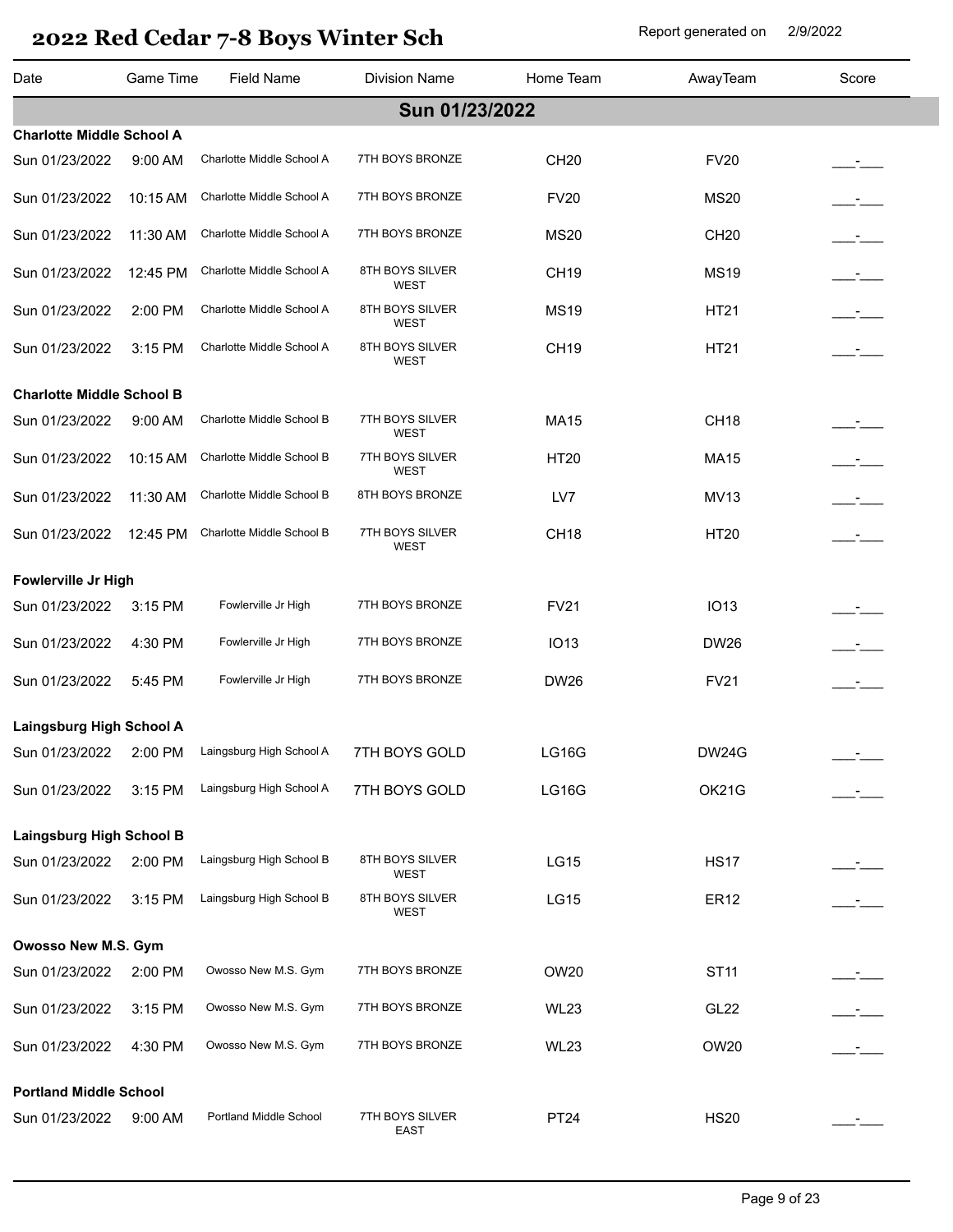| Date           | Game Time  | Field Name             | Division Name                  | Home Team   | AwayTeam         | Score     |
|----------------|------------|------------------------|--------------------------------|-------------|------------------|-----------|
| Sun 01/23/2022 | 10:15 AM   | Portland Middle School | 7TH BOYS SILVER<br>EAST        | <b>HS20</b> | GL <sub>20</sub> |           |
| Sun 01/23/2022 | $11:30$ AM | Portland Middle School | 7TH BOYS SILVER<br><b>EAST</b> | <b>PT24</b> | <b>PR11</b>      | المستأنسة |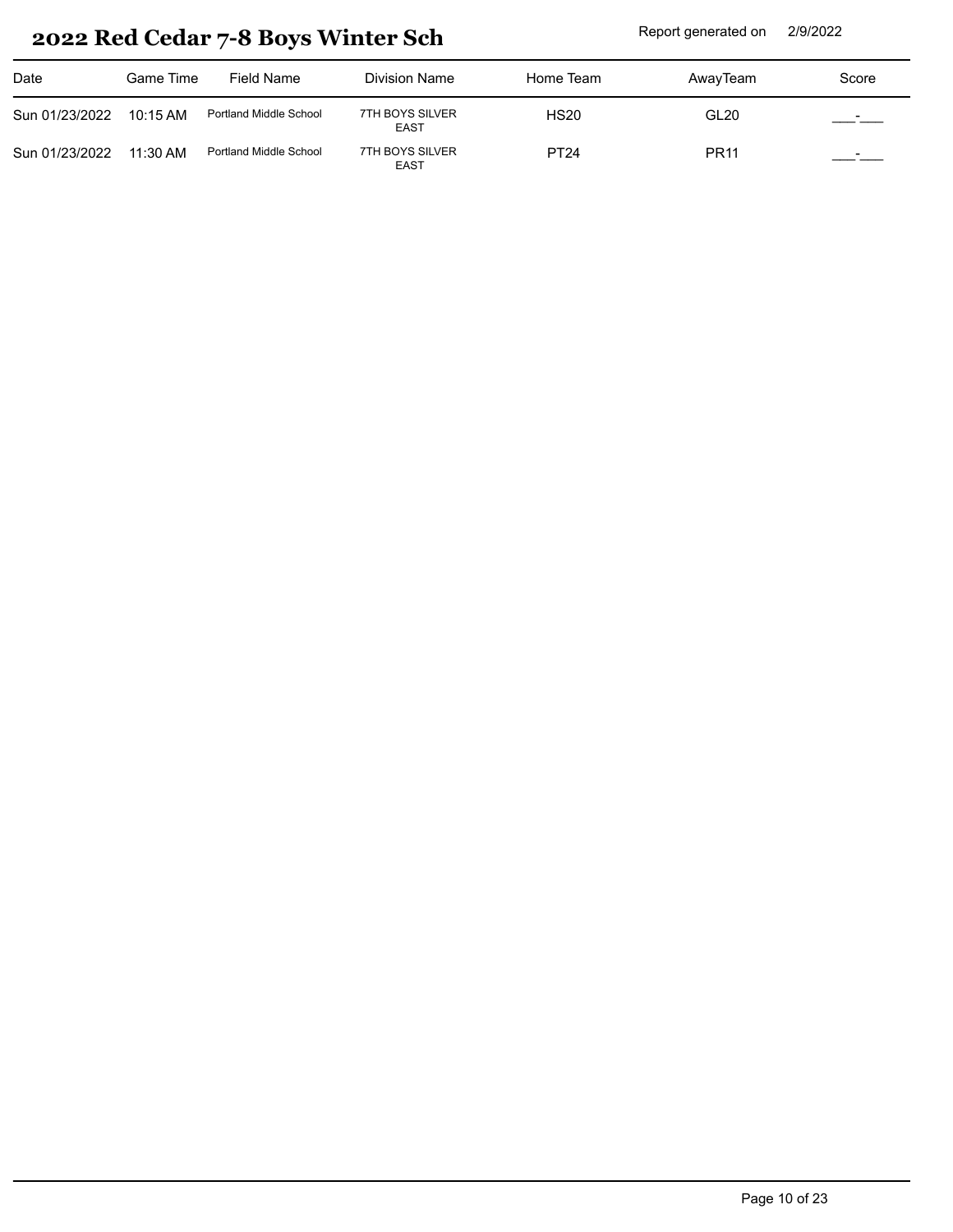| Date                             | Game Time | Field Name                       | <b>Division Name</b>           | Home Team        | AwayTeam         | Score                |
|----------------------------------|-----------|----------------------------------|--------------------------------|------------------|------------------|----------------------|
|                                  |           |                                  | Sat 01/29/2022                 |                  |                  |                      |
| <b>Bath High School Aux</b>      |           |                                  |                                |                  |                  |                      |
| Sat 01/29/2022                   | 3:15 PM   | Bath High School Aux             | 8TH BOYS SILVER<br>EAST        | <b>BT13</b>      | <b>DW27</b>      |                      |
| Sat 01/29/2022                   | 4:30 PM   | Bath High School Aux             | 8TH BOYS SILVER<br><b>EAST</b> | <b>DW27</b>      | OK <sub>26</sub> |                      |
| Sat 01/29/2022                   | 5:45 PM   | Bath High School Aux             | 8TH BOYS SILVER<br>EAST        | OK26             | <b>BT13</b>      |                      |
| <b>Bath High School Main</b>     |           |                                  |                                |                  |                  |                      |
| Sat 01/29/2022                   | 2:00 PM   | Bath High School Main            | 7TH BOYS SILVER<br><b>EAST</b> | <b>BT12</b>      | DN <sub>9</sub>  |                      |
| Sat 01/29/2022                   | 3:15 PM   | Bath High School Main            | 7TH BOYS SILVER<br><b>EAST</b> | DN <sub>9</sub>  | OK <sub>23</sub> | $ -$                 |
| Sat 01/29/2022                   | 4:30 PM   | Bath High School Main            | 7TH BOYS SILVER<br>EAST        | OK <sub>23</sub> | <b>BT12</b>      | $\mathcal{L}$        |
| <b>Battle Creek Lakeview M.S</b> |           |                                  |                                |                  |                  |                      |
| Sat 01/29/2022                   | 4:30 PM   | <b>Battle Creek Lakeview M.S</b> | 7TH BOYS SILVER<br><b>WEST</b> | LV <sub>5</sub>  | <b>HT20</b>      | __ <del>_</del> ____ |
| Sat 01/29/2022                   | 5:45 PM   | Battle Creek Lakeview M.S        | 7TH BOYS SILVER<br><b>WEST</b> | P08              | <b>HT20</b>      | $ -$                 |
| Sat 01/29/2022                   | 7:00 PM   | <b>Battle Creek Lakeview M.S</b> | 7TH BOYS SILVER<br><b>WEST</b> | LV <sub>5</sub>  | P08              | $\mathcal{L}$        |
| Fowlerville Jr High              |           |                                  |                                |                  |                  |                      |
| Sat 01/29/2022                   | 2:00 PM   | Fowlerville Jr High              | 7TH BOYS BRONZE                | <b>GL21</b>      | <b>FV21</b>      |                      |
| Sat 01/29/2022                   | 3:15 PM   | Fowlerville Jr High              | 7TH BOYS BRONZE                | <b>GL21</b>      | OW20             |                      |
| Sat 01/29/2022                   | 4:30 PM   | Fowlerville Jr High              | 7TH BOYS BRONZE                | OW20             | <b>FV21</b>      | $\mathcal{L}$        |
| <b>Haslett M.S. Back</b>         |           |                                  |                                |                  |                  |                      |
| Sat 01/29/2022                   | 5:45 PM   | Haslett M.S. Back                | 8TH BOYS SILVER<br>EAST        | <b>HT22</b>      | <b>HS22</b>      |                      |
| Sat 01/29/2022                   | 7:00 PM   | Haslett M.S. Back                | 8TH BOYS SILVER<br>EAST        | <b>PR12</b>      | <b>HS22</b>      |                      |
| <b>Haslett M.S. Front</b>        |           |                                  |                                |                  |                  |                      |
| Sat 01/29/2022                   | 3:15 PM   | Haslett M.S. Front               | 8TH BOYS SILVER<br>WEST        | <b>HS17</b>      | GL <sub>23</sub> |                      |
| Sat 01/29/2022                   | 4:30 PM   | Haslett M.S. Front               | 8TH BOYS SILVER<br>WEST        | OL <sub>14</sub> | GL <sub>23</sub> |                      |
| Sat 01/29/2022                   | 5:45 PM   | Haslett M.S. Front               | 8TH BOYS SILVER<br>WEST        | <b>HS17</b>      | OL <sub>14</sub> |                      |
| <b>Lakewood Middle School</b>    |           |                                  |                                |                  |                  |                      |
| Sat 01/29/2022                   | 1:45 PM   | Lakewood Middle School           | 8TH BOYS SILVER<br>EAST        | <b>FV22</b>      | <b>IO11</b>      |                      |
| Sat 01/29/2022                   | 3:00 PM   | Lakewood Middle School           | 8TH BOYS SILVER<br>EAST        | LK9              | PT25             |                      |
| Sat 01/29/2022                   | 4:15 PM   | Lakewood Middle School           | 8TH BOYS SILVER<br>EAST        | 1012             | <b>FV22</b>      |                      |
| Sat 01/29/2022                   | 5:30 PM   | Lakewood Middle School           | 8TH BOYS SILVER<br>EAST        | LK9              | 1012             |                      |
|                                  |           |                                  |                                |                  |                  |                      |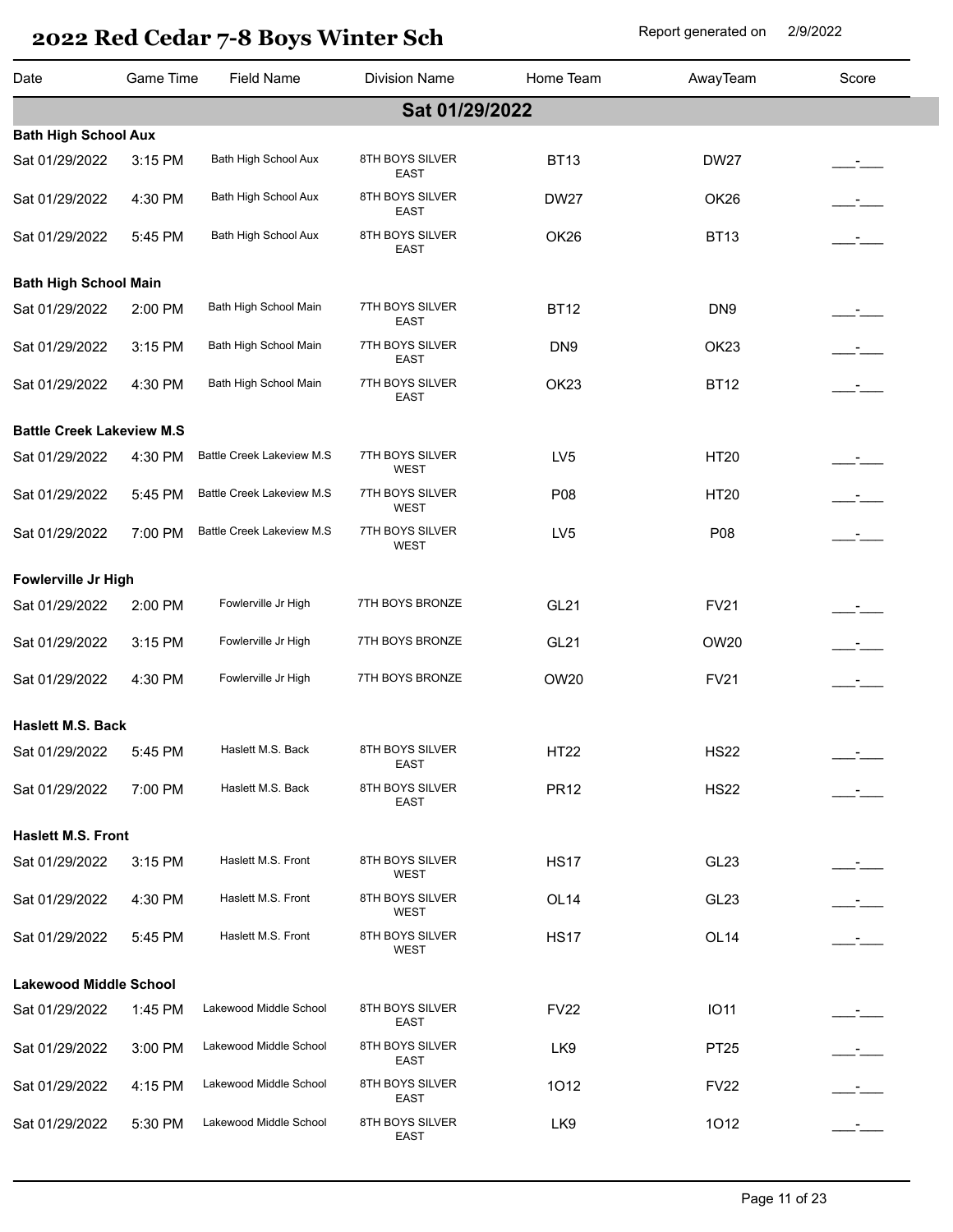| Marshall High School A<br>8TH BOYS BRONZE<br>GL <sub>24</sub><br><b>MV13</b><br>4:30 PM<br>Marshall High School A<br>8TH BOYS BRONZE<br>5:45 PM<br><b>MV13</b><br><b>MA16</b><br><b>Marshall High School B</b><br>Marshall High School B<br>7TH BOYS SILVER<br>4:30 PM<br><b>HS19</b><br><b>MA15</b><br>WEST<br>Marshall High School B<br>7TH BOYS SILVER<br>5:45 PM<br><b>HS19</b><br><b>MV12</b><br>$-1$<br>WEST<br>Marshall High School B<br>7TH BOYS SILVER<br><b>MV12</b><br>7:00 PM<br><b>MA15</b><br>$\mathcal{L}$<br>WEST<br><b>Okemos High School B</b><br>Okemos High School B<br>7TH BOYS BRONZE<br>11:30 AM<br>OK <sub>24</sub><br><b>DW26</b><br>Okemos High School B<br>7TH BOYS BRONZE<br>12:45 PM<br><b>CH20</b><br>OK24<br>Okemos High School B<br>7TH BOYS BRONZE<br>2:00 PM<br><b>DW26</b><br><b>CH20</b><br><b>Okemos High School C</b><br>Okemos High School C<br><b>GL19G</b><br>OK21G<br>7TH BOYS GOLD<br>12:45 PM<br>Okemos High School C<br>7TH BOYS GOLD<br>OK21G<br>PT22G<br>2:00 PM<br>Okemos High School C<br>7TH BOYS GOLD<br><b>GL19G</b><br><b>DW24G</b><br>3:15 PM<br><b>Okemos High School Main</b><br>Okemos High School Main<br>7TH BOYS SILVER<br><b>OK22</b><br><b>CH18</b><br>11:30 AM<br>WEST<br>Okemos High School Main<br>7TH BOYS SILVER<br>CH <sub>18</sub><br><b>ER11</b><br>12:45 PM<br>WEST<br>7TH BOYS SILVER<br>OK22<br>Okemos High School Main<br><b>ER11</b><br>2:00 PM<br>WEST<br><b>Perry Middle School</b><br>7TH BOYS SILVER<br>Perry Middle School<br>9:00 AM<br><b>PR11</b><br><b>EL13</b><br><b>EAST</b><br>Perry Middle School<br>7TH BOYS SILVER<br>10:15 AM<br><b>GL20</b><br><b>EL13</b><br>$ -$<br>EAST<br>Perry Middle School<br>7TH BOYS SILVER<br>GL20<br><b>PR11</b><br>11:30 AM<br>$ -$<br><b>EAST</b><br><b>Portland High School</b><br>Portland High School<br>7TH BOYS SILVER<br>PT23<br>2:00 PM<br>LK8<br><b>EAST</b><br>Portland High School<br>7TH BOYS SILVER<br>3:15 PM<br><b>PT24</b><br>LK8<br>$ -$<br><b>EAST</b><br>Portland High School<br>7TH BOYS SILVER<br>4:30 PM<br>PT23<br><b>HS21</b><br>$\mathcal{L}$<br>EAST<br>Portland High School<br>7TH BOYS SILVER<br>5:45 PM<br><b>HS21</b><br><b>DW25</b><br>$ -$<br>EAST<br>Portland High School<br>7TH BOYS SILVER<br><b>PT24</b><br>7:00 PM<br><b>HS20</b><br><b>EAST</b> | Date                          | Game Time | <b>Field Name</b> | <b>Division Name</b> | Home Team | AwayTeam | Score |  |  |  |
|---------------------------------------------------------------------------------------------------------------------------------------------------------------------------------------------------------------------------------------------------------------------------------------------------------------------------------------------------------------------------------------------------------------------------------------------------------------------------------------------------------------------------------------------------------------------------------------------------------------------------------------------------------------------------------------------------------------------------------------------------------------------------------------------------------------------------------------------------------------------------------------------------------------------------------------------------------------------------------------------------------------------------------------------------------------------------------------------------------------------------------------------------------------------------------------------------------------------------------------------------------------------------------------------------------------------------------------------------------------------------------------------------------------------------------------------------------------------------------------------------------------------------------------------------------------------------------------------------------------------------------------------------------------------------------------------------------------------------------------------------------------------------------------------------------------------------------------------------------------------------------------------------------------------------------------------------------------------------------------------------------------------------------------------------------------------------------------------------------------------------------------------------------------------------------------------------------------------------------------------------------------------------------------------------------------|-------------------------------|-----------|-------------------|----------------------|-----------|----------|-------|--|--|--|
|                                                                                                                                                                                                                                                                                                                                                                                                                                                                                                                                                                                                                                                                                                                                                                                                                                                                                                                                                                                                                                                                                                                                                                                                                                                                                                                                                                                                                                                                                                                                                                                                                                                                                                                                                                                                                                                                                                                                                                                                                                                                                                                                                                                                                                                                                                               | <b>Marshall High School A</b> |           |                   |                      |           |          |       |  |  |  |
|                                                                                                                                                                                                                                                                                                                                                                                                                                                                                                                                                                                                                                                                                                                                                                                                                                                                                                                                                                                                                                                                                                                                                                                                                                                                                                                                                                                                                                                                                                                                                                                                                                                                                                                                                                                                                                                                                                                                                                                                                                                                                                                                                                                                                                                                                                               | Sat 01/29/2022                |           |                   |                      |           |          |       |  |  |  |
|                                                                                                                                                                                                                                                                                                                                                                                                                                                                                                                                                                                                                                                                                                                                                                                                                                                                                                                                                                                                                                                                                                                                                                                                                                                                                                                                                                                                                                                                                                                                                                                                                                                                                                                                                                                                                                                                                                                                                                                                                                                                                                                                                                                                                                                                                                               | Sat 01/29/2022                |           |                   |                      |           |          |       |  |  |  |
|                                                                                                                                                                                                                                                                                                                                                                                                                                                                                                                                                                                                                                                                                                                                                                                                                                                                                                                                                                                                                                                                                                                                                                                                                                                                                                                                                                                                                                                                                                                                                                                                                                                                                                                                                                                                                                                                                                                                                                                                                                                                                                                                                                                                                                                                                                               |                               |           |                   |                      |           |          |       |  |  |  |
|                                                                                                                                                                                                                                                                                                                                                                                                                                                                                                                                                                                                                                                                                                                                                                                                                                                                                                                                                                                                                                                                                                                                                                                                                                                                                                                                                                                                                                                                                                                                                                                                                                                                                                                                                                                                                                                                                                                                                                                                                                                                                                                                                                                                                                                                                                               | Sat 01/29/2022                |           |                   |                      |           |          |       |  |  |  |
|                                                                                                                                                                                                                                                                                                                                                                                                                                                                                                                                                                                                                                                                                                                                                                                                                                                                                                                                                                                                                                                                                                                                                                                                                                                                                                                                                                                                                                                                                                                                                                                                                                                                                                                                                                                                                                                                                                                                                                                                                                                                                                                                                                                                                                                                                                               | Sat 01/29/2022                |           |                   |                      |           |          |       |  |  |  |
|                                                                                                                                                                                                                                                                                                                                                                                                                                                                                                                                                                                                                                                                                                                                                                                                                                                                                                                                                                                                                                                                                                                                                                                                                                                                                                                                                                                                                                                                                                                                                                                                                                                                                                                                                                                                                                                                                                                                                                                                                                                                                                                                                                                                                                                                                                               | Sat 01/29/2022                |           |                   |                      |           |          |       |  |  |  |
|                                                                                                                                                                                                                                                                                                                                                                                                                                                                                                                                                                                                                                                                                                                                                                                                                                                                                                                                                                                                                                                                                                                                                                                                                                                                                                                                                                                                                                                                                                                                                                                                                                                                                                                                                                                                                                                                                                                                                                                                                                                                                                                                                                                                                                                                                                               |                               |           |                   |                      |           |          |       |  |  |  |
|                                                                                                                                                                                                                                                                                                                                                                                                                                                                                                                                                                                                                                                                                                                                                                                                                                                                                                                                                                                                                                                                                                                                                                                                                                                                                                                                                                                                                                                                                                                                                                                                                                                                                                                                                                                                                                                                                                                                                                                                                                                                                                                                                                                                                                                                                                               | Sat 01/29/2022                |           |                   |                      |           |          |       |  |  |  |
|                                                                                                                                                                                                                                                                                                                                                                                                                                                                                                                                                                                                                                                                                                                                                                                                                                                                                                                                                                                                                                                                                                                                                                                                                                                                                                                                                                                                                                                                                                                                                                                                                                                                                                                                                                                                                                                                                                                                                                                                                                                                                                                                                                                                                                                                                                               | Sat 01/29/2022                |           |                   |                      |           |          |       |  |  |  |
|                                                                                                                                                                                                                                                                                                                                                                                                                                                                                                                                                                                                                                                                                                                                                                                                                                                                                                                                                                                                                                                                                                                                                                                                                                                                                                                                                                                                                                                                                                                                                                                                                                                                                                                                                                                                                                                                                                                                                                                                                                                                                                                                                                                                                                                                                                               | Sat 01/29/2022                |           |                   |                      |           |          |       |  |  |  |
|                                                                                                                                                                                                                                                                                                                                                                                                                                                                                                                                                                                                                                                                                                                                                                                                                                                                                                                                                                                                                                                                                                                                                                                                                                                                                                                                                                                                                                                                                                                                                                                                                                                                                                                                                                                                                                                                                                                                                                                                                                                                                                                                                                                                                                                                                                               |                               |           |                   |                      |           |          |       |  |  |  |
|                                                                                                                                                                                                                                                                                                                                                                                                                                                                                                                                                                                                                                                                                                                                                                                                                                                                                                                                                                                                                                                                                                                                                                                                                                                                                                                                                                                                                                                                                                                                                                                                                                                                                                                                                                                                                                                                                                                                                                                                                                                                                                                                                                                                                                                                                                               | Sat 01/29/2022                |           |                   |                      |           |          |       |  |  |  |
|                                                                                                                                                                                                                                                                                                                                                                                                                                                                                                                                                                                                                                                                                                                                                                                                                                                                                                                                                                                                                                                                                                                                                                                                                                                                                                                                                                                                                                                                                                                                                                                                                                                                                                                                                                                                                                                                                                                                                                                                                                                                                                                                                                                                                                                                                                               | Sat 01/29/2022                |           |                   |                      |           |          |       |  |  |  |
|                                                                                                                                                                                                                                                                                                                                                                                                                                                                                                                                                                                                                                                                                                                                                                                                                                                                                                                                                                                                                                                                                                                                                                                                                                                                                                                                                                                                                                                                                                                                                                                                                                                                                                                                                                                                                                                                                                                                                                                                                                                                                                                                                                                                                                                                                                               | Sat 01/29/2022                |           |                   |                      |           |          |       |  |  |  |
|                                                                                                                                                                                                                                                                                                                                                                                                                                                                                                                                                                                                                                                                                                                                                                                                                                                                                                                                                                                                                                                                                                                                                                                                                                                                                                                                                                                                                                                                                                                                                                                                                                                                                                                                                                                                                                                                                                                                                                                                                                                                                                                                                                                                                                                                                                               |                               |           |                   |                      |           |          |       |  |  |  |
|                                                                                                                                                                                                                                                                                                                                                                                                                                                                                                                                                                                                                                                                                                                                                                                                                                                                                                                                                                                                                                                                                                                                                                                                                                                                                                                                                                                                                                                                                                                                                                                                                                                                                                                                                                                                                                                                                                                                                                                                                                                                                                                                                                                                                                                                                                               | Sat 01/29/2022                |           |                   |                      |           |          |       |  |  |  |
|                                                                                                                                                                                                                                                                                                                                                                                                                                                                                                                                                                                                                                                                                                                                                                                                                                                                                                                                                                                                                                                                                                                                                                                                                                                                                                                                                                                                                                                                                                                                                                                                                                                                                                                                                                                                                                                                                                                                                                                                                                                                                                                                                                                                                                                                                                               | Sat 01/29/2022                |           |                   |                      |           |          |       |  |  |  |
|                                                                                                                                                                                                                                                                                                                                                                                                                                                                                                                                                                                                                                                                                                                                                                                                                                                                                                                                                                                                                                                                                                                                                                                                                                                                                                                                                                                                                                                                                                                                                                                                                                                                                                                                                                                                                                                                                                                                                                                                                                                                                                                                                                                                                                                                                                               | Sat 01/29/2022                |           |                   |                      |           |          |       |  |  |  |
|                                                                                                                                                                                                                                                                                                                                                                                                                                                                                                                                                                                                                                                                                                                                                                                                                                                                                                                                                                                                                                                                                                                                                                                                                                                                                                                                                                                                                                                                                                                                                                                                                                                                                                                                                                                                                                                                                                                                                                                                                                                                                                                                                                                                                                                                                                               |                               |           |                   |                      |           |          |       |  |  |  |
|                                                                                                                                                                                                                                                                                                                                                                                                                                                                                                                                                                                                                                                                                                                                                                                                                                                                                                                                                                                                                                                                                                                                                                                                                                                                                                                                                                                                                                                                                                                                                                                                                                                                                                                                                                                                                                                                                                                                                                                                                                                                                                                                                                                                                                                                                                               | Sat 01/29/2022                |           |                   |                      |           |          |       |  |  |  |
|                                                                                                                                                                                                                                                                                                                                                                                                                                                                                                                                                                                                                                                                                                                                                                                                                                                                                                                                                                                                                                                                                                                                                                                                                                                                                                                                                                                                                                                                                                                                                                                                                                                                                                                                                                                                                                                                                                                                                                                                                                                                                                                                                                                                                                                                                                               | Sat 01/29/2022                |           |                   |                      |           |          |       |  |  |  |
|                                                                                                                                                                                                                                                                                                                                                                                                                                                                                                                                                                                                                                                                                                                                                                                                                                                                                                                                                                                                                                                                                                                                                                                                                                                                                                                                                                                                                                                                                                                                                                                                                                                                                                                                                                                                                                                                                                                                                                                                                                                                                                                                                                                                                                                                                                               | Sat 01/29/2022                |           |                   |                      |           |          |       |  |  |  |
|                                                                                                                                                                                                                                                                                                                                                                                                                                                                                                                                                                                                                                                                                                                                                                                                                                                                                                                                                                                                                                                                                                                                                                                                                                                                                                                                                                                                                                                                                                                                                                                                                                                                                                                                                                                                                                                                                                                                                                                                                                                                                                                                                                                                                                                                                                               |                               |           |                   |                      |           |          |       |  |  |  |
|                                                                                                                                                                                                                                                                                                                                                                                                                                                                                                                                                                                                                                                                                                                                                                                                                                                                                                                                                                                                                                                                                                                                                                                                                                                                                                                                                                                                                                                                                                                                                                                                                                                                                                                                                                                                                                                                                                                                                                                                                                                                                                                                                                                                                                                                                                               | Sat 01/29/2022                |           |                   |                      |           |          |       |  |  |  |
|                                                                                                                                                                                                                                                                                                                                                                                                                                                                                                                                                                                                                                                                                                                                                                                                                                                                                                                                                                                                                                                                                                                                                                                                                                                                                                                                                                                                                                                                                                                                                                                                                                                                                                                                                                                                                                                                                                                                                                                                                                                                                                                                                                                                                                                                                                               | Sat 01/29/2022                |           |                   |                      |           |          |       |  |  |  |
|                                                                                                                                                                                                                                                                                                                                                                                                                                                                                                                                                                                                                                                                                                                                                                                                                                                                                                                                                                                                                                                                                                                                                                                                                                                                                                                                                                                                                                                                                                                                                                                                                                                                                                                                                                                                                                                                                                                                                                                                                                                                                                                                                                                                                                                                                                               | Sat 01/29/2022                |           |                   |                      |           |          |       |  |  |  |
|                                                                                                                                                                                                                                                                                                                                                                                                                                                                                                                                                                                                                                                                                                                                                                                                                                                                                                                                                                                                                                                                                                                                                                                                                                                                                                                                                                                                                                                                                                                                                                                                                                                                                                                                                                                                                                                                                                                                                                                                                                                                                                                                                                                                                                                                                                               | Sat 01/29/2022                |           |                   |                      |           |          |       |  |  |  |
|                                                                                                                                                                                                                                                                                                                                                                                                                                                                                                                                                                                                                                                                                                                                                                                                                                                                                                                                                                                                                                                                                                                                                                                                                                                                                                                                                                                                                                                                                                                                                                                                                                                                                                                                                                                                                                                                                                                                                                                                                                                                                                                                                                                                                                                                                                               | Sat 01/29/2022                |           |                   |                      |           |          |       |  |  |  |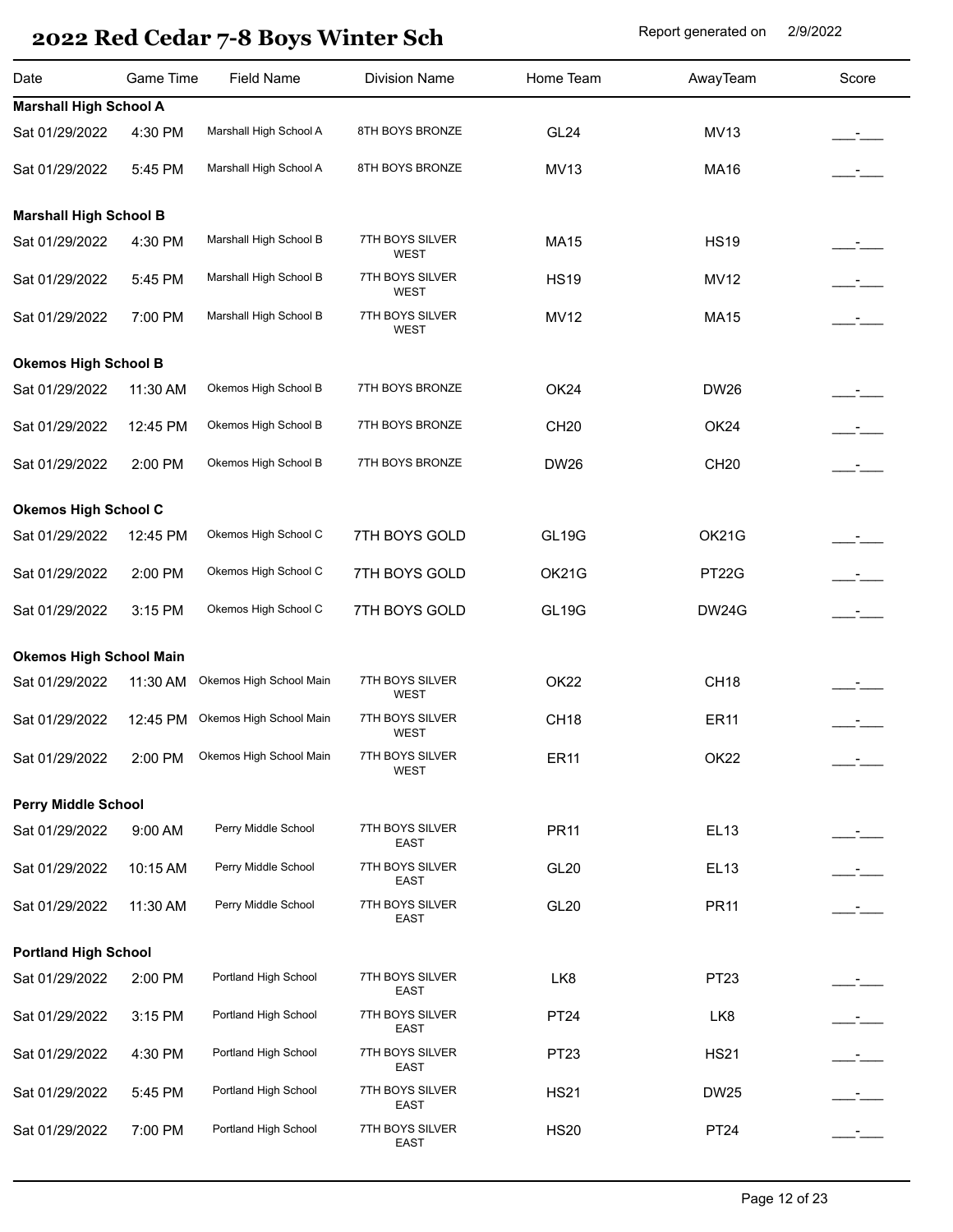| Date                             | <b>Game Time</b> | <b>Field Name</b>         | <b>Division Name</b>           | Home Team       | AwayTeam        | Score          |
|----------------------------------|------------------|---------------------------|--------------------------------|-----------------|-----------------|----------------|
| <b>PW Fieldhouse A</b>           |                  |                           |                                |                 |                 |                |
| Sat 01/29/2022                   | 2:00 PM          | PW Fieldhouse A           | 8TH BOYS GOLD                  | PO7G            | <b>EL12G</b>    |                |
| Sat 01/29/2022                   | 3:15 PM          | PW Fieldhouse A           | 8TH BOYS GOLD                  | <b>HS18G</b>    | PO7G            |                |
| <b>PW Fieldhouse B</b>           |                  |                           |                                |                 |                 |                |
| Sat 01/29/2022                   | 3:15 PM          | PW Fieldhouse B           | 8TH BOYS GOLD                  | <b>EL12G</b>    | <b>PW15G</b>    |                |
| Sat 01/29/2022                   | 4:30 PM          | PW Fieldhouse B           | 8TH BOYS GOLD                  | <b>PW15G</b>    | <b>HS18G</b>    | $\mathbb{R}^n$ |
| <b>Springport High School</b>    |                  |                           |                                |                 |                 |                |
| Sat 01/29/2022                   | 12:45 PM         | Springport High School    | 7TH BOYS SILVER<br>WEST        | <b>MS18</b>     | SP <sub>9</sub> |                |
| Sat 01/29/2022                   | 2:00 PM          | Springport High School    | 7TH BOYS SILVER<br><b>WEST</b> | <b>WL22</b>     | <b>MS18</b>     |                |
| Sat 01/29/2022                   | 3:15 PM          | Springport High School    | 7TH BOYS SILVER<br><b>WEST</b> | SP <sub>9</sub> | <b>WL22</b>     | $ -$           |
| Stockbridge Jr/Sr High           |                  |                           |                                |                 |                 |                |
| Sat 01/29/2022                   | 3:15 PM          | Stockbridge Jr/Sr High    | 7TH BOYS BRONZE                | <b>MS20</b>     | <b>ST11</b>     |                |
| Sat 01/29/2022                   | 4:30 PM          | Stockbridge Jr/Sr High    | 7TH BOYS BRONZE                | <b>WL23</b>     | <b>MS20</b>     |                |
| Sat 01/29/2022                   | 5:45 PM          | Stockbridge Jr/Sr High    | 7TH BOYS BRONZE                | <b>ST11</b>     | <b>WL23</b>     | $\mathcal{L}$  |
| <b>Williamston Middle School</b> |                  |                           |                                |                 |                 |                |
| Sat 01/29/2022                   | 7:00 PM          | Williamston Middle School | 8TH BOYS SILVER<br><b>WEST</b> | <b>MS19</b>     | <b>WL24</b>     |                |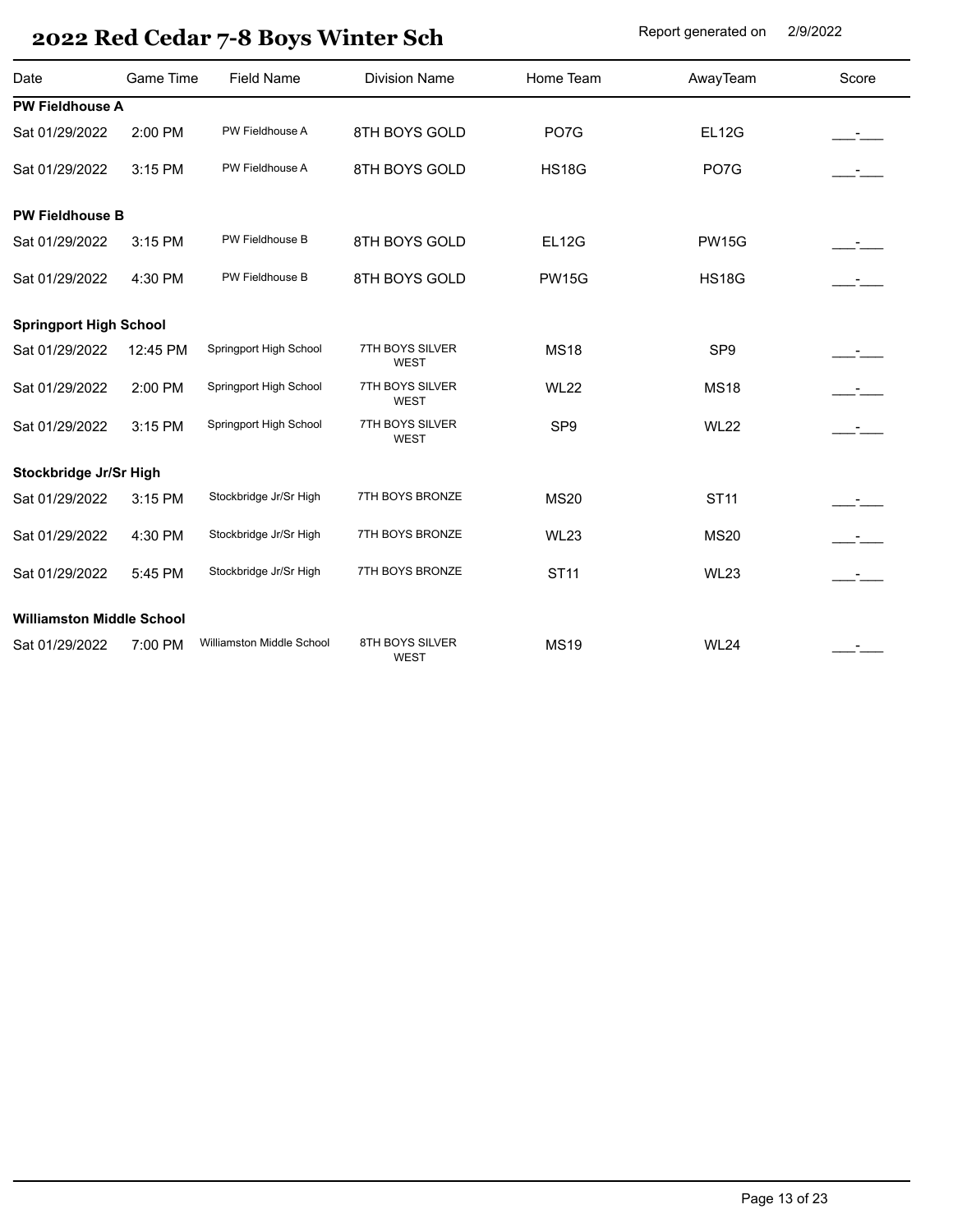| Date                                | Game Time | <b>Field Name</b>                 | <b>Division Name</b>           | Home Team          | AwayTeam          | Score                     |
|-------------------------------------|-----------|-----------------------------------|--------------------------------|--------------------|-------------------|---------------------------|
|                                     |           |                                   | Sun 01/30/2022                 |                    |                   |                           |
| <b>Charlotte Middle School A</b>    |           |                                   |                                |                    |                   |                           |
| Sun 01/30/2022                      | 2:00 PM   | Charlotte Middle School A         | 8TH BOYS SILVER<br>WEST        | OK <sub>25</sub>   | <b>CH19</b>       |                           |
| Sun 01/30/2022                      | 3:15 PM   | Charlotte Middle School A         | 8TH BOYS SILVER<br>WEST        | EL14               | OK <sub>25</sub>  |                           |
| Sun 01/30/2022                      | 4:30 PM   | Charlotte Middle School A         | 8TH BOYS GOLD                  | CH <sub>17</sub> G | LC <sub>1</sub> G |                           |
| Sun 01/30/2022                      | 5:45 PM   | Charlotte Middle School A         | 8TH BOYS SILVER<br><b>WEST</b> | <b>CH19</b>        | <b>EL14</b>       | $\sim 10^{-10}$ m $^{-1}$ |
| <b>Charlotte Middle School B</b>    |           |                                   |                                |                    |                   |                           |
| Sun 01/30/2022                      | 2:00 PM   | Charlotte Middle School B         | 8TH BOYS BRONZE                | <b>ST12</b>        | LV6               |                           |
| Sun 01/30/2022                      | $3:15$ PM | Charlotte Middle School B         | 8TH BOYS GOLD                  | PO <sub>7</sub> G  | LC <sub>1</sub> G | $ -$                      |
| Sun 01/30/2022                      | 4:30 PM   | Charlotte Middle School B         | 8TH BOYS BRONZE                | LV7                | <b>ST12</b>       | $\mathcal{L}$             |
| Sun 01/30/2022                      | 5:45 PM   | Charlotte Middle School B         | 8TH BOYS GOLD                  | <b>MS17G</b>       | CH17G             | $\mathcal{L}$             |
| Fowlerville Jr High                 |           |                                   |                                |                    |                   |                           |
| Sun 01/30/2022                      | 4:30 PM   | Fowlerville Jr High               | 7TH BOYS BRONZE                | <b>IO13</b>        | <b>FV20</b>       |                           |
| Sun 01/30/2022                      | 5:45 PM   | Fowlerville Jr High               | 7TH BOYS BRONZE                | GL <sub>22</sub>   | <b>IO13</b>       |                           |
| Sun 01/30/2022                      | 7:00 PM   | Fowlerville Jr High               | 7TH BOYS BRONZE                | <b>FV20</b>        | GL <sub>22</sub>  |                           |
| <b>Holt High School Main Campus</b> |           |                                   |                                |                    |                   |                           |
| Sun 01/30/2022                      | 3:15 PM   | Holt High School Main<br>Campus A | 7TH BOYS GOLD                  | <b>LG16G</b>       | <b>PW14G</b>      |                           |
| Sun 01/30/2022                      | 4:30 PM   | Holt High School Main<br>Campus A | 7TH BOYS GOLD                  | <b>PW14G</b>       | <b>HT19G</b>      |                           |
| <b>Holt High School Main Campus</b> |           |                                   |                                |                    |                   |                           |
| Sun 01/30/2022                      | 2:00 PM   | Holt High School Main<br>Campus B | 7TH BOYS GOLD                  | <b>HT19G</b>       | <b>LG16G</b>      |                           |
| Sun 01/30/2022                      | 3:15 PM   | Holt High School Main<br>Campus B | 8TH BOYS SILVER<br><b>EAST</b> | <b>HT22</b>        | PR <sub>12</sub>  |                           |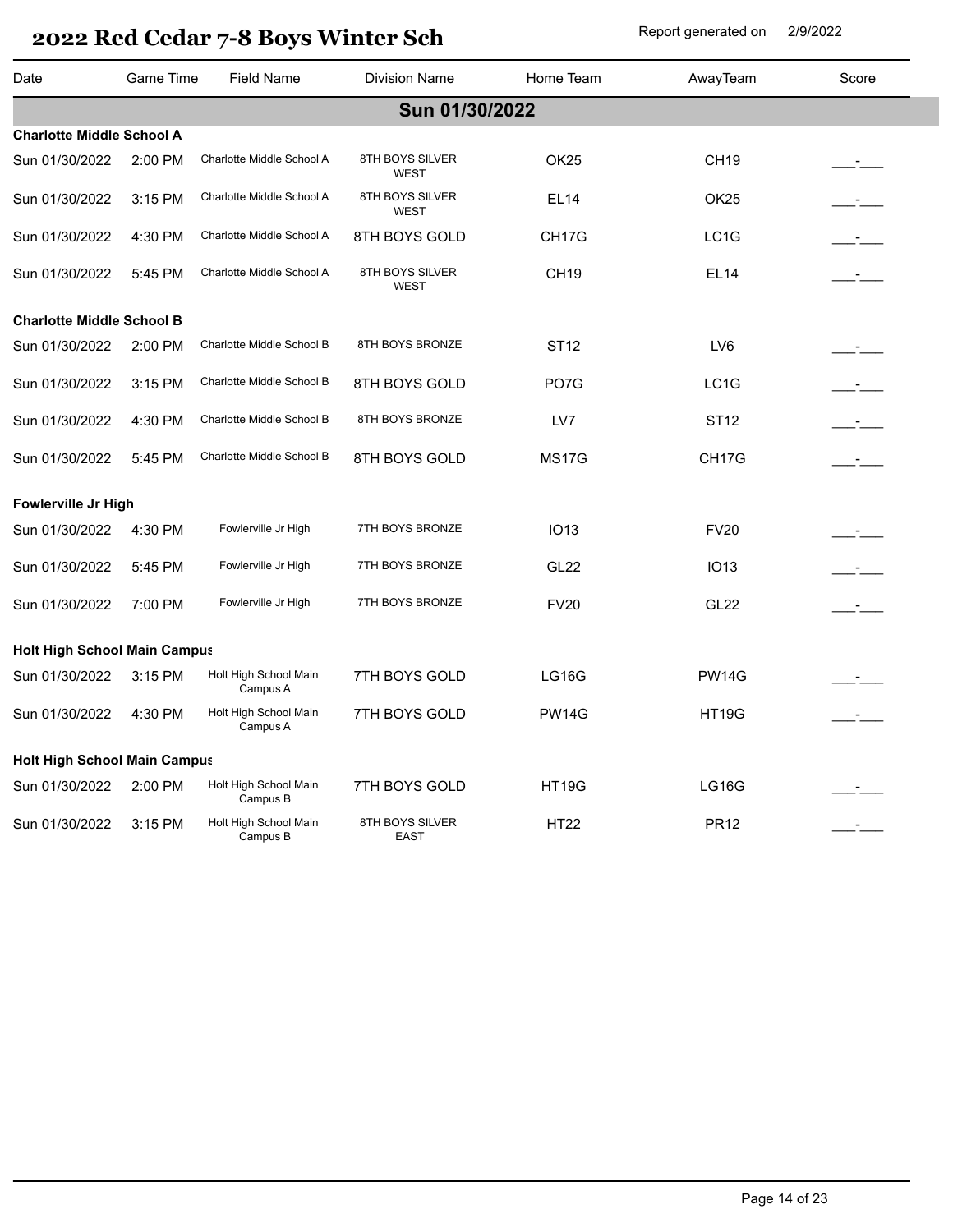| Date                             | Game Time | <b>Field Name</b>            | <b>Division Name</b>           | Home Team        | AwayTeam         | Score |
|----------------------------------|-----------|------------------------------|--------------------------------|------------------|------------------|-------|
|                                  |           |                              | Sat 02/05/2022                 |                  |                  |       |
| Dewitt Jr High Large             |           |                              |                                |                  |                  |       |
| Sat 02/05/2022                   | 3:00 PM   | Dewitt Jr High Large         | 7TH BOYS SILVER<br><b>EAST</b> | <b>DW25</b>      | <b>GL20</b>      |       |
| Sat 02/05/2022                   | 4:15 PM   | Dewitt Jr High Large         | 7TH BOYS SILVER<br>EAST        | <b>GL20</b>      | <b>BT12</b>      |       |
| Sat 02/05/2022                   | 5:30 PM   | Dewitt Jr High Large         | 7TH BOYS SILVER<br>EAST        | <b>DW25</b>      | <b>BT12</b>      |       |
| <b>Dewitt Jr High Small</b>      |           |                              |                                |                  |                  |       |
| Sat 02/05/2022                   | 3:00 PM   | Dewitt Jr High Small         | 8TH BOYS BRONZE                | LV6              | <b>DW28</b>      |       |
| Sat 02/05/2022                   | 4:15 PM   | Dewitt Jr High Small         | 8TH BOYS BRONZE                | <b>MV13</b>      | LV6              | $ -$  |
| Sat 02/05/2022                   | 5:30 PM   | Dewitt Jr High Small         | 8TH BOYS BRONZE                | <b>MV13</b>      | <b>DW28</b>      |       |
| <b>Grand Ledge Beagle Main A</b> |           |                              |                                |                  |                  |       |
| Sat 02/05/2022                   | 2:00 PM   | Grand Ledge Beagle Main<br>A | 8TH BOYS SILVER<br><b>WEST</b> | <b>WL24</b>      | GL <sub>23</sub> |       |
| Sat 02/05/2022                   | 3:15 PM   | Grand Ledge Beagle Main<br>A | 8TH BOYS SILVER<br><b>WEST</b> | OK <sub>25</sub> | <b>ER12</b>      |       |
| Sat 02/05/2022                   | 4:30 PM   | Grand Ledge Beagle Main<br>A | 8TH BOYS SILVER<br><b>WEST</b> | HT21             | <b>WL24</b>      |       |
| <b>Grand Ledge Beagle Main B</b> |           |                              |                                |                  |                  |       |
| Sat 02/05/2022                   | 3:15 PM   | Grand Ledge Beagle Main<br>В | 8TH BOYS SILVER<br>WEST        | <b>EL14</b>      | HT21             |       |
| Sat 02/05/2022                   | 4:30 PM   | Grand Ledge Beagle Main<br>в | 8TH BOYS SILVER<br><b>WEST</b> | GL <sub>23</sub> | <b>EL14</b>      |       |
| Haslett M.S. Back                |           |                              |                                |                  |                  |       |
| Sat 02/05/2022                   | 7:00 PM   | Haslett M.S. Back            | 7TH BOYS SILVER<br><b>WEST</b> | <b>HS19</b>      | LV <sub>5</sub>  |       |
| <b>Haslett M.S. Front</b>        |           |                              |                                |                  |                  |       |
| Sat 02/05/2022                   | 7:00 PM   | Haslett M.S. Front           | 7TH BOYS SILVER<br>EAST        | DN <sub>9</sub>  | <b>HS20</b>      |       |
| Laingsburg High School A         |           |                              |                                |                  |                  |       |
| Sat 02/05/2022                   | 12:45 PM  | Laingsburg High School A     | 8TH BOYS SILVER<br><b>WEST</b> | <b>LG15</b>      | OL <sub>14</sub> |       |
| Sat 02/05/2022                   | 2:00 PM   | Laingsburg High School A     | 8TH BOYS SILVER<br><b>WEST</b> | OL <sub>14</sub> | <b>MS19</b>      |       |
| Sat 02/05/2022                   | 3:15 PM   | Laingsburg High School A     | 8TH BOYS SILVER<br><b>WEST</b> | <b>MS19</b>      | <b>LG15</b>      |       |
| <b>Lakewood Middle School</b>    |           |                              |                                |                  |                  |       |
| Sat 02/05/2022                   | 12:30 PM  | Lakewood Middle School       | 7TH BOYS SILVER<br>EAST        | LK8              | <b>HS21</b>      |       |
| Sat 02/05/2022                   | 1:45 PM   | Lakewood Middle School       | 7TH BOYS SILVER<br><b>EAST</b> | <b>HS21</b>      | <b>PR11</b>      |       |
| Sat 02/05/2022                   | 3:00 PM   | Lakewood Middle School       | 7TH BOYS SILVER<br><b>EAST</b> | <b>PR11</b>      | LK8              |       |
| Sat 02/05/2022                   | 4:15 PM   | Lakewood Middle School       | 7TH BOYS SILVER<br><b>EAST</b> | OK <sub>23</sub> | PT24             |       |
|                                  |           |                              |                                |                  |                  |       |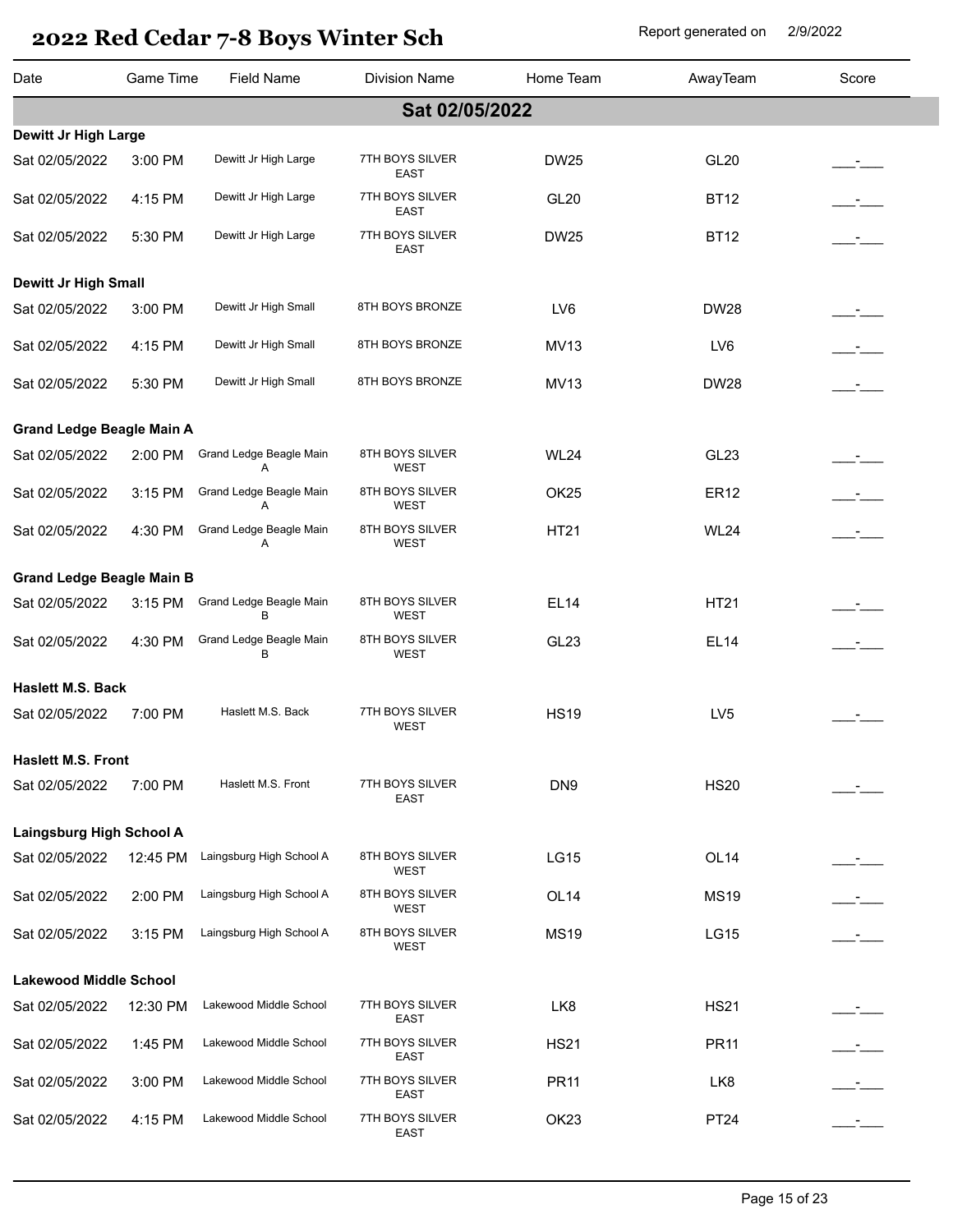| Date                           | Game Time | Field Name              | <b>Division Name</b>           | Home Team         | AwayTeam           | Score |
|--------------------------------|-----------|-------------------------|--------------------------------|-------------------|--------------------|-------|
| <b>Potterville High School</b> |           |                         |                                |                   |                    |       |
| Sat 02/05/2022                 | 3:15 PM   | Potterville High School | 7TH BOYS SILVER<br><b>WEST</b> | <b>MA15</b>       | P08                |       |
| Sat 02/05/2022                 | 4:30 PM   | Potterville High School | 7TH BOYS SILVER<br><b>WEST</b> | <b>MS18</b>       | <b>MA15</b>        |       |
| Sat 02/05/2022                 | 5:45 PM   | Potterville High School | 7TH BOYS SILVER<br><b>WEST</b> | P08               | <b>MS18</b>        |       |
| Sat 02/05/2022                 | 7:00 PM   | Potterville High School | 8TH BOYS GOLD                  | PO <sub>7</sub> G | MS <sub>17</sub> G |       |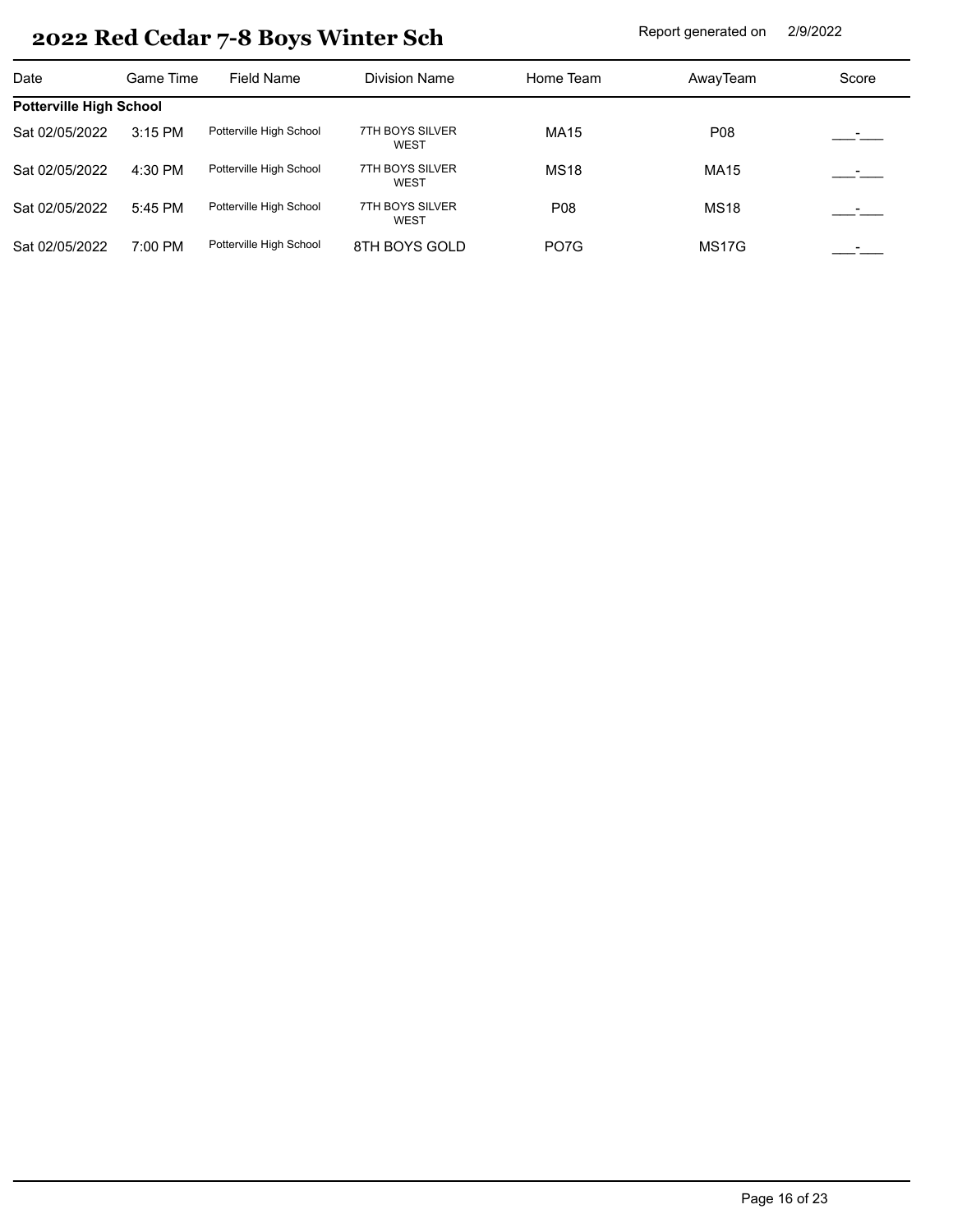| Date                             | Game Time         | <b>Field Name</b>                     | <b>Division Name</b>           | Home Team         | AwayTeam         | Score         |
|----------------------------------|-------------------|---------------------------------------|--------------------------------|-------------------|------------------|---------------|
|                                  |                   |                                       | Sun 02/06/2022                 |                   |                  |               |
| <b>Eaton Rapids ICA</b>          |                   |                                       |                                |                   |                  |               |
| Sun 02/06/2022                   | 9:00 AM           | Eaton Rapids ICA                      | 8TH BOYS SILVER<br><b>WEST</b> | <b>HS17</b>       | <b>CH19</b>      |               |
| Sun 02/06/2022                   | 10:15 AM          | Eaton Rapids ICA                      | 8TH BOYS SILVER<br>WEST        | <b>ER12</b>       | <b>CH19</b>      |               |
| Sun 02/06/2022                   | 11:30 AM          | Eaton Rapids ICA                      | 8TH BOYS GOLD                  | <b>PW15G</b>      | <b>MS17G</b>     | $ -$          |
| Sun 02/06/2022                   | 12:45 PM          | Eaton Rapids ICA                      | 8TH BOYS SILVER<br><b>WEST</b> | <b>ER12</b>       | <b>HS17</b>      | $\mathcal{L}$ |
| Sun 02/06/2022                   | 2:00 PM           | Eaton Rapids ICA                      | 8TH BOYS GOLD                  | LC <sub>1</sub> G | <b>PW15G</b>     | $ -$          |
| Sun 02/06/2022                   | 3:15 PM           | Eaton Rapids ICA                      | 8TH BOYS GOLD                  | <b>EL12G</b>      | SP9G             | $ -$          |
| Sun 02/06/2022                   | 4:30 PM           | Eaton Rapids ICA                      | 8TH BOYS GOLD                  | <b>EL12G</b>      | CH17G            |               |
| Sun 02/06/2022                   | 5:45 PM           | Eaton Rapids ICA                      | 8TH BOYS GOLD                  | SP9G              | CH17G            |               |
| Fowlerville Jr High              |                   |                                       |                                |                   |                  |               |
| Sun 02/06/2022                   | 9:00 AM           | Fowlerville Jr High                   | 8TH BOYS SILVER<br><b>EAST</b> | <b>FV22</b>       | <b>HT22</b>      |               |
| Sun 02/06/2022                   | 10:15 AM          | Fowlerville Jr High                   | 8TH BOYS SILVER<br><b>EAST</b> | <b>HT22</b>       | <b>BT13</b>      |               |
| Sun 02/06/2022                   | 11:30 AM          | Fowlerville Jr High                   | 8TH BOYS SILVER<br><b>EAST</b> | <b>FV22</b>       | <b>BT13</b>      |               |
| <b>Grand Ledge Beagle Main A</b> |                   |                                       |                                |                   |                  |               |
| Sun 02/06/2022                   | $9:00$ AM         | Grand Ledge Beagle Main<br>A          | 7TH BOYS BRONZE                | <b>GL21</b>       | <b>DW26</b>      |               |
| Sun 02/06/2022                   | 10:15 AM          | Grand Ledge Beagle Main<br>A          | 7TH BOYS BRONZE                | <b>FV20</b>       | <b>DW26</b>      |               |
| Sun 02/06/2022                   | 11:30 AM          | Grand Ledge Beagle Main<br>Α          | 7TH BOYS BRONZE                | <b>FV20</b>       | <b>GL21</b>      |               |
| Sun 02/06/2022                   |                   | 12:45 PM Grand Ledge Beagle Main<br>A | 7TH BOYS SILVER<br>EAST        | <b>GL20</b>       | <b>PT24</b>      |               |
| Sun 02/06/2022                   | 2:00 PM           | Grand Ledge Beagle Main<br>A          | 7TH BOYS SILVER<br>EAST        | <b>BT12</b>       | <b>PR11</b>      |               |
| Sun 02/06/2022                   | 3:15 PM           | Grand Ledge Beagle Main<br>A          | 7TH BOYS SILVER<br><b>EAST</b> | <b>HS20</b>       | PT23             | $ -$          |
| Sun 02/06/2022                   | 4:30 PM           | Grand Ledge Beagle Main<br>A          | 7TH BOYS GOLD                  | PT22G             | <b>PW14G</b>     | $ -$          |
| Sun 02/06/2022                   | 5:45 PM           | Grand Ledge Beagle Main               | 7TH BOYS GOLD                  | PT22G             | <b>GL19G</b>     |               |
| <b>Grand Ledge Beagle Main B</b> |                   |                                       |                                |                   |                  |               |
| Sun 02/06/2022                   | $9:00 \text{ AM}$ | Grand Ledge Beagle Main<br>B          | 7TH BOYS BRONZE                | CH <sub>20</sub>  | <b>GL22</b>      |               |
| Sun 02/06/2022                   | 10:15 AM          | Grand Ledge Beagle Main<br>В          | 7TH BOYS BRONZE                | <b>ST11</b>       | <b>FV21</b>      |               |
| Sun 02/06/2022                   | 11:30 AM          | Grand Ledge Beagle Main<br>в          | 7TH BOYS BRONZE                | <b>FV21</b>       | <b>CH20</b>      | $\mathcal{L}$ |
| Sun 02/06/2022                   | 12:45 PM          | Grand Ledge Beagle Main<br>в          | 7TH BOYS BRONZE                | GL <sub>22</sub>  | <b>ST11</b>      |               |
| Sun 02/06/2022                   | 2:00 PM           | Grand Ledge Beagle Main               | 8TH BOYS BRONZE                | LV7               | GL <sub>24</sub> |               |
|                                  |                   |                                       |                                |                   |                  |               |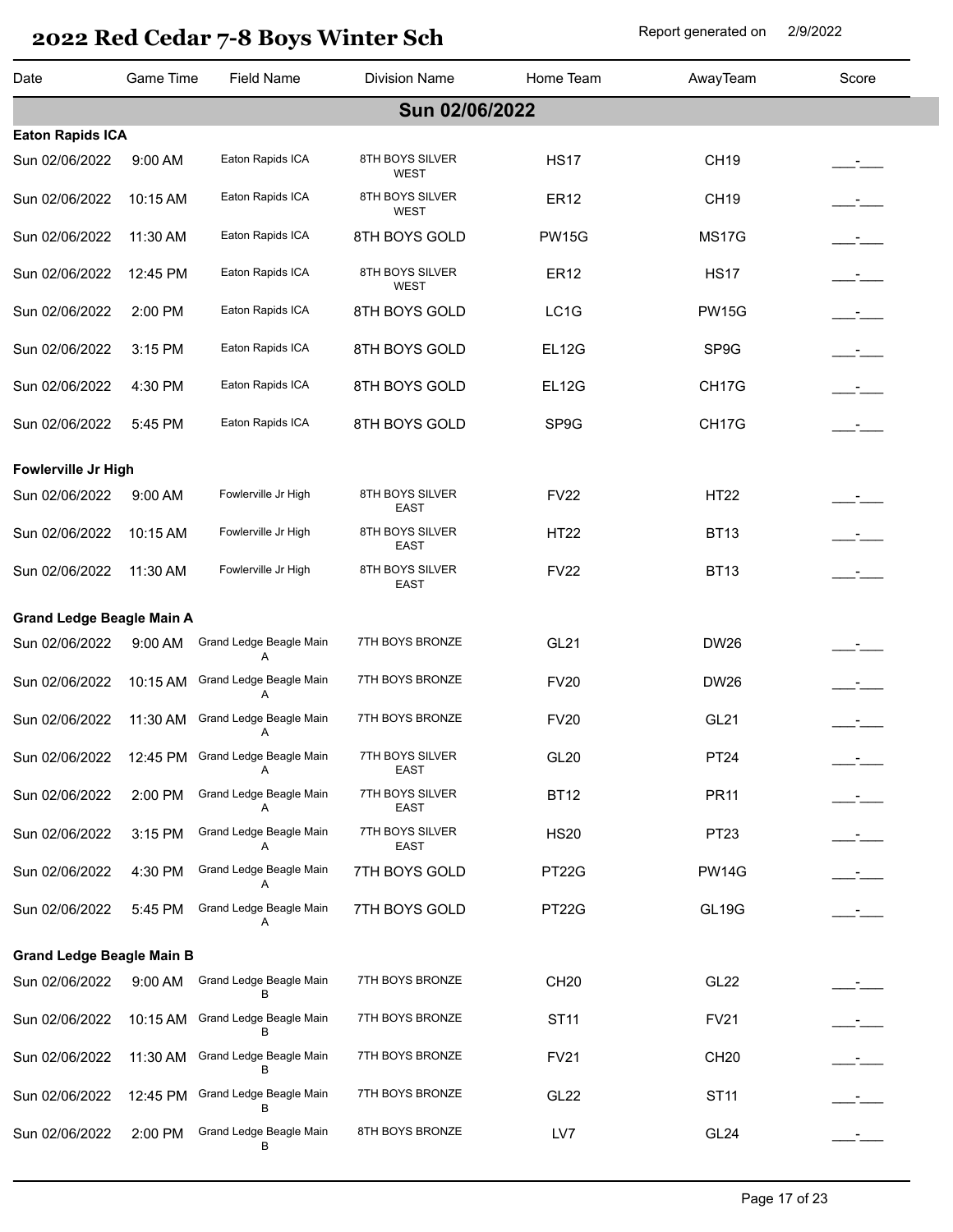| Date                                | Game Time | <b>Field Name</b>                 | <b>Division Name</b>           | Home Team        | AwayTeam         | Score        |
|-------------------------------------|-----------|-----------------------------------|--------------------------------|------------------|------------------|--------------|
| Sun 02/06/2022                      | 3:15 PM   | Grand Ledge Beagle Main<br>B      | 8TH BOYS BRONZE                | <b>ST12</b>      | <b>MA16</b>      |              |
| Sun 02/06/2022                      | 4:30 PM   | Grand Ledge Beagle Main<br>B      | 8TH BOYS BRONZE                | GL <sub>24</sub> | <b>MA16</b>      | $\mathbf{I}$ |
| Sun 02/06/2022                      | 5:45 PM   | Grand Ledge Beagle Main<br>В      | 7TH BOYS GOLD                  | <b>DW24G</b>     | LG16G            | $ -$         |
| Sun 02/06/2022                      | 7:00 PM   | Grand Ledge Beagle Main<br>B      | 7TH BOYS GOLD                  | <b>LG16G</b>     | <b>GL19G</b>     |              |
| <b>Holt High School Main Campus</b> |           |                                   |                                |                  |                  |              |
| Sun 02/06/2022                      | 2:00 PM   | Holt High School Main<br>Campus A | 7TH BOYS GOLD                  | <b>HT19G</b>     | <b>EL11G</b>     |              |
| Sun 02/06/2022                      | 3:15 PM   | Holt High School Main<br>Campus A | 7TH BOYS SILVER<br>WEST        | <b>MV12</b>      | SP <sub>9</sub>  | $ -$         |
| Sun 02/06/2022                      | 4:30 PM   | Holt High School Main<br>Campus A | 7TH BOYS GOLD                  | OK21G            | <b>EL11G</b>     | $\mathbf{r}$ |
| Sun 02/06/2022                      | 5:45 PM   | Holt High School Main<br>Campus A | 7TH BOYS GOLD                  | OK21G            | <b>HT19G</b>     |              |
| <b>Holt High School Main Campus</b> |           |                                   |                                |                  |                  |              |
| Sun 02/06/2022                      | 2:00 PM   | Holt High School Main<br>Campus B | 7TH BOYS SILVER<br>WEST        | <b>HT20</b>      | <b>ER11</b>      |              |
| Sun 02/06/2022                      | 3:15 PM   | Holt High School Main<br>Campus B | 7TH BOYS SILVER<br>WEST        | <b>ER11</b>      | OK <sub>22</sub> |              |
| Sun 02/06/2022                      | 4:30 PM   | Holt High School Main<br>Campus B | 7TH BOYS SILVER<br>WEST        | SP <sub>9</sub>  | <b>HT20</b>      |              |
| <b>Okemos High School C</b>         |           |                                   |                                |                  |                  |              |
| Sun 02/06/2022                      | 2:00 PM   | Okemos High School C              | 8TH BOYS SILVER<br>WEST        | OL <sub>14</sub> | OK <sub>25</sub> |              |
| <b>Okemos High School Main</b>      |           |                                   |                                |                  |                  |              |
| Sun 02/06/2022                      | 2:00 PM   | Okemos High School Main           | 7TH BOYS SILVER<br>EAST        | <b>HS21</b>      | OK <sub>23</sub> |              |
| Owosso New M.S. Gym                 |           |                                   |                                |                  |                  |              |
| Sun 02/06/2022                      | 12:45 PM  | Owosso New M.S. Gym               | 8TH BOYS SILVER<br><b>EAST</b> | <b>IO11</b>      | <b>PT25</b>      |              |
| Sun 02/06/2022                      | 2:00 PM   | Owosso New M.S. Gym               | 8TH BOYS SILVER<br>EAST        | PT25             | <b>HS22</b>      |              |
| Sun 02/06/2022                      | 3:15 PM   | Owosso New M.S. Gym               | 8TH BOYS SILVER<br><b>EAST</b> | 1012             | <b>PR12</b>      |              |
| <b>Owosso Sr High School Main</b>   |           |                                   |                                |                  |                  |              |
| Sun 02/06/2022                      | 12:45 PM  | Owosso Sr High School<br>Main     | 8TH BOYS SILVER<br>EAST        | <b>HS22</b>      | <b>DW27</b>      |              |
| Sun 02/06/2022                      | 2:00 PM   | Owosso Sr High School<br>Main     | 8TH BOYS SILVER<br>EAST        | <b>PR12</b>      | OK <sub>26</sub> |              |
| Sun 02/06/2022                      | 3:15 PM   | Owosso Sr High School<br>Main     | 8TH BOYS SILVER<br><b>EAST</b> | <b>DW27</b>      | <b>IO11</b>      |              |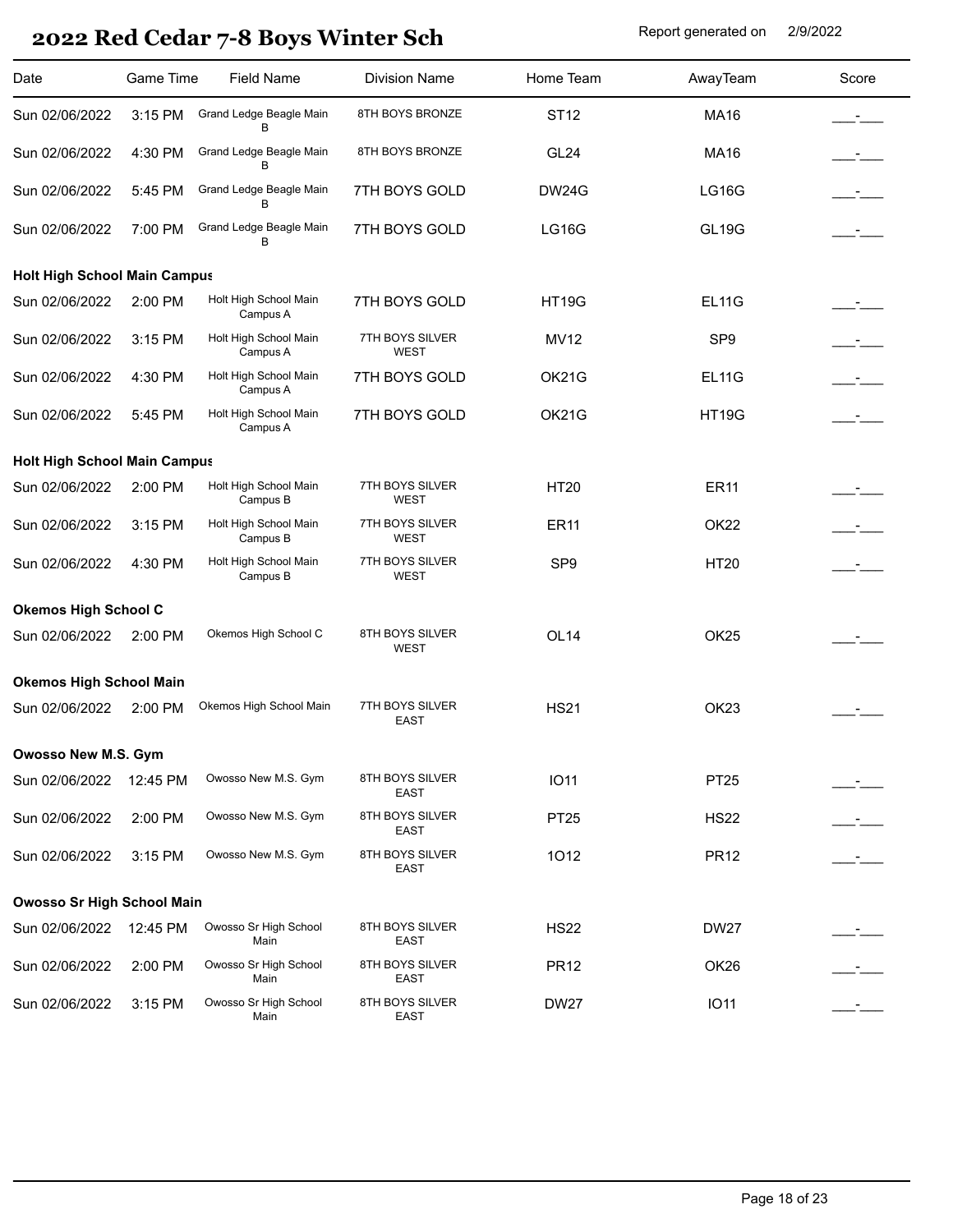| Date                           | Game Time | <b>Field Name</b>       | <b>Division Name</b>           | Home Team          | AwayTeam           | Score         |
|--------------------------------|-----------|-------------------------|--------------------------------|--------------------|--------------------|---------------|
|                                |           |                         | Sat 02/12/2022                 |                    |                    |               |
| <b>Dansville Middle School</b> |           |                         |                                |                    |                    |               |
| Sat 02/12/2022                 | 2:00 PM   | Dansville Middle School | 7TH BOYS SILVER<br>EAST        | DN <sub>9</sub>    | <b>HS21</b>        |               |
| Sat 02/12/2022                 | 3:15 PM   | Dansville Middle School | 7TH BOYS SILVER<br>EAST        | PT23               | <b>BT12</b>        |               |
| Sat 02/12/2022                 | 4:30 PM   | Dansville Middle School | 7TH BOYS SILVER<br>EAST        | PT23               | EL13               |               |
| Sat 02/12/2022                 | 5:45 PM   | Dansville Middle School | 7TH BOYS SILVER<br><b>EAST</b> | <b>GL20</b>        | DN <sub>9</sub>    |               |
| Dewitt Jr High Large           |           |                         |                                |                    |                    |               |
| Sat 02/12/2022                 | 3:00 PM   | Dewitt Jr High Large    | 7TH BOYS SILVER<br>EAST        | <b>DW25</b>        | <b>HS20</b>        |               |
| Sat 02/12/2022                 | 4:15 PM   | Dewitt Jr High Large    | 7TH BOYS SILVER<br>EAST        | <b>PR11</b>        | <b>PT24</b>        | $ -$          |
| Sat 02/12/2022                 | 5:30 PM   | Dewitt Jr High Large    | 7TH BOYS SILVER<br>EAST        | <b>DW25</b>        | <b>PT24</b>        |               |
| Dewitt Jr High Small           |           |                         |                                |                    |                    |               |
| Sat 02/12/2022                 | 4:15 PM   | Dewitt Jr High Small    | 8TH BOYS SILVER<br>EAST        | <b>DW27</b>        | 1012               |               |
| Sat 02/12/2022                 | 5:30 PM   | Dewitt Jr High Small    | 8TH BOYS SILVER<br>EAST        | <b>HT22</b>        | <b>DW27</b>        | $\mathcal{L}$ |
| <b>Haslett M.S. Back</b>       |           |                         |                                |                    |                    |               |
| Sat 02/12/2022                 | 4:30 PM   | Haslett M.S. Back       | 8TH BOYS GOLD                  | <b>HS18G</b>       | <b>EL12G</b>       |               |
| Sat 02/12/2022                 | 5:45 PM   | Haslett M.S. Back       | 8TH BOYS GOLD                  | EL <sub>12G</sub>  | CH <sub>17</sub> G |               |
|                                |           |                         |                                |                    |                    |               |
| Sat 02/12/2022                 | 7:00 PM   | Haslett M.S. Back       | 8TH BOYS GOLD                  | CH <sub>17</sub> G | <b>HS18G</b>       | $\mathcal{L}$ |
| <b>Marshall High School A</b>  |           |                         |                                |                    |                    |               |
| Sat 02/12/2022 2:00 PM         |           | Marshall High School A  | 8TH BOYS BRONZE                | <b>MA16</b>        | <b>DW28</b>        |               |
| Sat 02/12/2022                 | 3:15 PM   | Marshall High School A  | 8TH BOYS BRONZE                | <b>DW28</b>        | LV7                |               |
| Sat 02/12/2022                 | 4:30 PM   | Marshall High School A  | 8TH BOYS BRONZE                | LV7                | <b>MA16</b>        |               |
| <b>Mason Middle School</b>     |           |                         |                                |                    |                    |               |
| Sat 02/12/2022                 | 9:00 AM   | Mason Middle School     | 7TH BOYS SILVER<br>WEST        | HT20               | <b>MS18</b>        |               |
| Sat 02/12/2022                 | 10:15 AM  | Mason Middle School     | 8TH BOYS SILVER<br><b>WEST</b> | <b>MS19</b>        | OK <sub>25</sub>   |               |
| Sat 02/12/2022                 | 11:30 AM  | Mason Middle School     | 8TH BOYS SILVER<br>WEST        | GL <sub>23</sub>   | <b>LG15</b>        |               |
| Sat 02/12/2022                 | 12:45 PM  | Mason Middle School     | 8TH BOYS SILVER<br>WEST        | HT21               | LG15               |               |
| Sat 02/12/2022                 | 2:00 PM   | Mason Middle School     | 8TH BOYS SILVER<br>WEST        | GL <sub>23</sub>   | <b>MS19</b>        |               |
| Sat 02/12/2022                 | 3:15 PM   | Mason Middle School     | 8TH BOYS GOLD                  | <b>MS17G</b>       | LC1G               |               |
| Sat 02/12/2022                 | 4:30 PM   | Mason Middle School     | 8TH BOYS GOLD                  | <b>PW15G</b>       | PO7G               |               |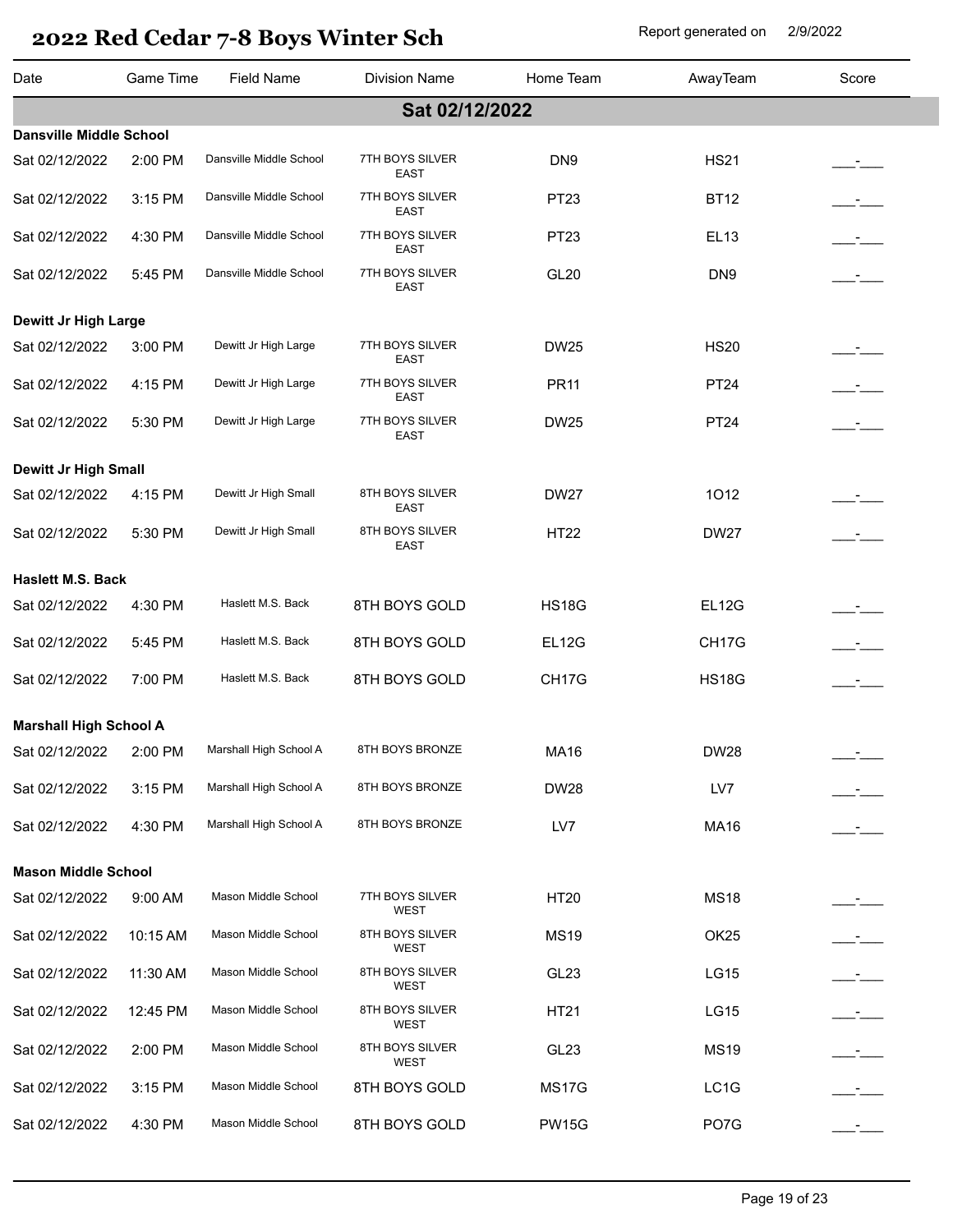| Date                             | Game Time | <b>Field Name</b>         | <b>Division Name</b>           | Home Team       | AwayTeam         | Score                    |
|----------------------------------|-----------|---------------------------|--------------------------------|-----------------|------------------|--------------------------|
| Sat 02/12/2022                   | 5:45 PM   | Mason Middle School       | 8TH BOYS GOLD                  | PO7G            | <b>MS17G</b>     | $\mathcal{L}$            |
| <b>Portland High School</b>      |           |                           |                                |                 |                  |                          |
| Sat 02/12/2022                   | 9:00 AM   | Portland High School      | 7TH BOYS GOLD                  | PT22G           | <b>EL11G</b>     |                          |
| Sat 02/12/2022                   | 10:15 AM  | Portland High School      | 7TH BOYS GOLD                  | <b>EL11G</b>    | <b>LG16G</b>     | $ -$                     |
| Sat 02/12/2022                   | 11:30 AM  | Portland High School      | 7TH BOYS GOLD                  | <b>LG16G</b>    | <b>PT22G</b>     | $ -$                     |
| Sat 02/12/2022                   | 12:45 PM  | Portland High School      | 8TH BOYS SILVER<br>EAST        | OK26            | <b>FV22</b>      | $ -$                     |
| Sat 02/12/2022                   | 2:00 PM   | Portland High School      | 8TH BOYS SILVER<br><b>EAST</b> | PT25            | <b>FV22</b>      | _____ <del>_</del> _____ |
| Sat 02/12/2022                   | 3:15 PM   | Portland High School      | 8TH BOYS SILVER<br><b>EAST</b> | <b>BT13</b>     | <b>PR12</b>      | $ -$                     |
| Sat 02/12/2022                   | 4:30 PM   | Portland High School      | 8TH BOYS SILVER<br><b>EAST</b> | <b>PR12</b>     | LK9              | $ -$                     |
| Sat 02/12/2022                   | 5:45 PM   | Portland High School      | 8TH BOYS SILVER<br><b>EAST</b> | PT25            | <b>BT13</b>      | $\mathbf{I}$             |
| Stockbridge Jr/Sr High           |           |                           |                                |                 |                  |                          |
| Sat 02/12/2022                   | 9:00 AM   | Stockbridge Jr/Sr High    | 8TH BOYS BRONZE                | <b>MV13</b>     | ST12             |                          |
| Sat 02/12/2022                   | 10:15 AM  | Stockbridge Jr/Sr High    | 8TH BOYS BRONZE                | LV6             | GL <sub>24</sub> |                          |
| Sat 02/12/2022                   | 11:30 AM  | Stockbridge Jr/Sr High    | 8TH BOYS BRONZE                | <b>ST12</b>     | GL <sub>24</sub> |                          |
| <b>Williamston Middle School</b> |           |                           |                                |                 |                  |                          |
| Sat 02/12/2022                   | 9:00 AM   | Williamston Middle School | 7TH BOYS BRONZE                | <b>GL21</b>     | <b>WL23</b>      |                          |
| Sat 02/12/2022                   | 10:15 AM  | Williamston Middle School | 7TH BOYS BRONZE                | <b>DW26</b>     | <b>OW20</b>      |                          |
| Sat 02/12/2022                   | 11:30 AM  | Williamston Middle School | 7TH BOYS BRONZE                | OW20            | <b>GL21</b>      |                          |
| Sat 02/12/2022                   | 12:45 PM  | Williamston Middle School | 7TH BOYS BRONZE                | <b>FV20</b>     | <b>WL23</b>      |                          |
| Sat 02/12/2022                   | 2:00 PM   | Williamston Middle School | 7TH BOYS SILVER<br>WEST        | LV <sub>5</sub> | <b>WL22</b>      |                          |
| Sat 02/12/2022                   | 3:15 PM   | Williamston Middle School | 7TH BOYS SILVER<br><b>WEST</b> | <b>HS19</b>     | <b>WL22</b>      |                          |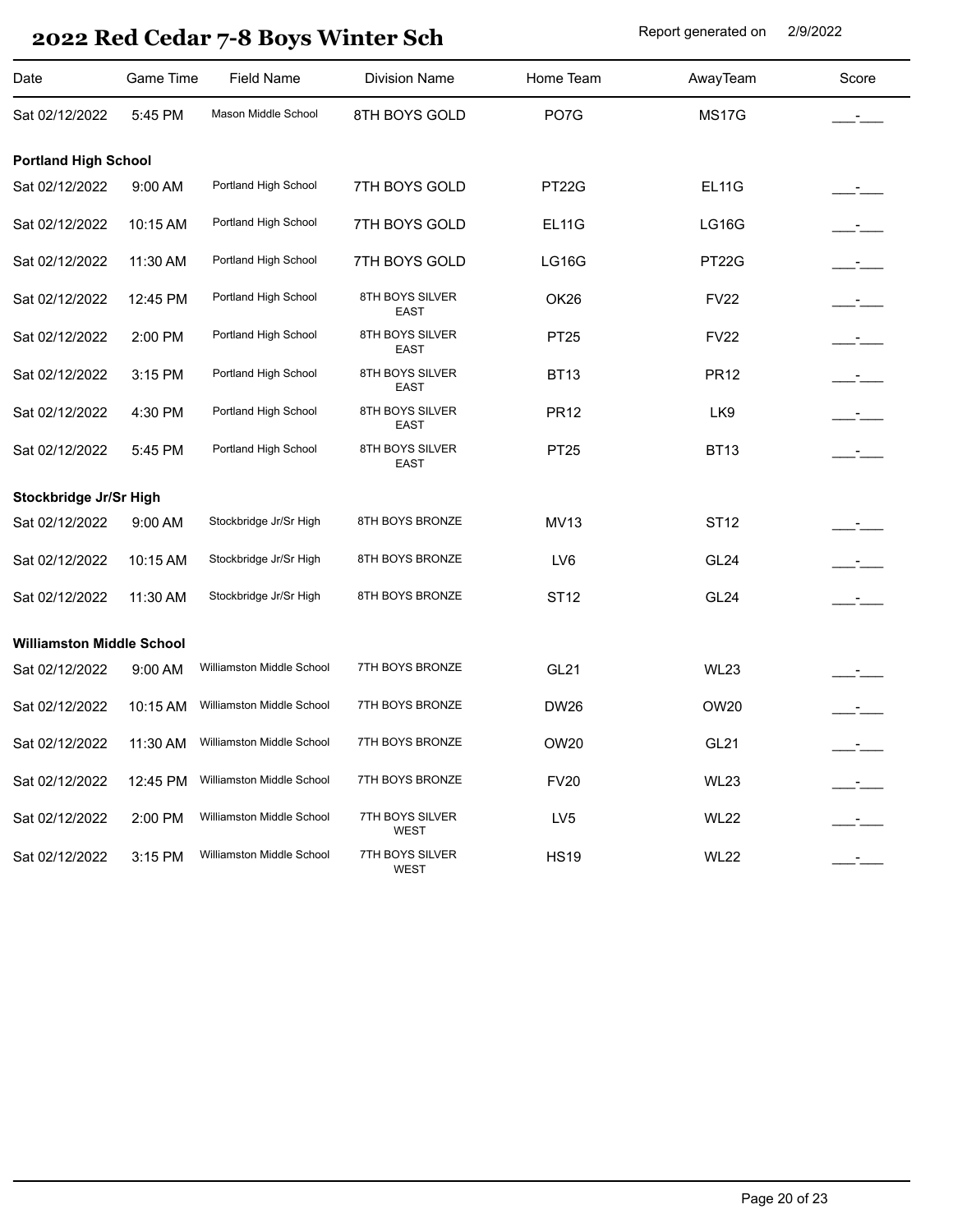| Date                                | <b>Game Time</b> | <b>Field Name</b>                 | <b>Division Name</b>           | Home Team        | AwayTeam         | Score     |
|-------------------------------------|------------------|-----------------------------------|--------------------------------|------------------|------------------|-----------|
|                                     |                  |                                   | Sun 02/13/2022                 |                  |                  |           |
| <b>Charlotte Middle School B</b>    |                  |                                   |                                |                  |                  |           |
| Sun 02/13/2022                      | 10:15 AM         | Charlotte Middle School B         | 7TH BOYS BRONZE                | CH20             | <b>IO13</b>      |           |
| Sun 02/13/2022                      | 11:30 AM         | Charlotte Middle School B         | 7TH BOYS BRONZE                | <b>ST11</b>      | <b>DW26</b>      |           |
| Sun 02/13/2022                      | 12:45 PM         | Charlotte Middle School B         | 7TH BOYS BRONZE                | <b>GL21</b>      | <b>CH20</b>      |           |
| <b>Eaton Rapids ICA</b>             |                  |                                   |                                |                  |                  |           |
| Sun 02/13/2022                      | 9:00 AM          | Eaton Rapids ICA                  | 7TH BOYS SILVER<br><b>WEST</b> | <b>ER11</b>      | <b>MA15</b>      |           |
| Sun 02/13/2022                      | 10:15 AM         | Eaton Rapids ICA                  | 7TH BOYS SILVER<br>WEST        | <b>MA15</b>      | P08              | $ -$      |
| Sun 02/13/2022                      | 11:30 AM         | Eaton Rapids ICA                  | 7TH BOYS SILVER<br><b>WEST</b> | P08              | CH <sub>18</sub> |           |
| Sun 02/13/2022                      | 12:45 PM         | Eaton Rapids ICA                  | 7TH BOYS SILVER<br><b>WEST</b> | LV <sub>5</sub>  | <b>ER11</b>      |           |
| Sun 02/13/2022                      | 2:00 PM          | Eaton Rapids ICA                  | 7TH BOYS SILVER<br><b>WEST</b> | LV <sub>5</sub>  | CH <sub>18</sub> |           |
| Sun 02/13/2022                      | 3:15 PM          | Eaton Rapids ICA                  | 8TH BOYS SILVER<br><b>WEST</b> | <b>WL24</b>      | <b>CH19</b>      |           |
| Sun 02/13/2022                      | 4:30 PM          | Eaton Rapids ICA                  | 8TH BOYS SILVER<br><b>WEST</b> | <b>WL24</b>      | <b>ER12</b>      |           |
| <b>Holt High School Main Campus</b> |                  |                                   |                                |                  |                  |           |
| Sun 02/13/2022                      | 9:00 AM          | Holt High School Main             | 7TH BOYS GOLD                  | <b>HT19G</b>     | <b>GL19G</b>     |           |
|                                     |                  | Campus A<br>Holt High School Main |                                |                  | <b>EL11G</b>     |           |
| Sun 02/13/2022                      | 10:15 AM         | Campus A                          | 7TH BOYS GOLD                  | <b>GL19G</b>     |                  |           |
| Sun 02/13/2022                      | 11:30 AM         | Holt High School Main<br>Campus A | 8TH BOYS SILVER<br><b>WEST</b> | <b>EL14</b>      | <b>LG15</b>      |           |
| Sun 02/13/2022                      | 12:45 PM         | Holt High School Main<br>Campus A | 8TH BOYS SILVER<br><b>WEST</b> | <b>HT21</b>      | GL <sub>23</sub> |           |
| Sun 02/13/2022                      | 2:00 PM          | Holt High School Main<br>Campus A | 8TH BOYS SILVER<br><b>EAST</b> | HT22             | 1012             |           |
| <b>Holt High School Main Campus</b> |                  |                                   |                                |                  |                  |           |
| Sun 02/13/2022                      | 2:00 PM          | Holt High School Main<br>Campus B | 8TH BOYS SILVER<br>WEST        | <b>HS17</b>      | EL14             |           |
| Sun 02/13/2022                      | 3:15 PM          | Holt High School Main<br>Campus B | 8TH BOYS SILVER<br><b>WEST</b> | HT21             | OK <sub>25</sub> |           |
| <b>Okemos High School B</b>         |                  |                                   |                                |                  |                  |           |
| Sun 02/13/2022                      | 9:00 AM          | Okemos High School B              | 7TH BOYS BRONZE                | <b>FV21</b>      | OK <sub>24</sub> | _-<br>——— |
| Sun 02/13/2022                      | 10:15 AM         | Okemos High School B              | 7TH BOYS BRONZE                | GL <sub>22</sub> | <b>FV21</b>      | $ -$      |
| Sun 02/13/2022                      | 11:30 AM         | Okemos High School B              | 7TH BOYS BRONZE                | GL <sub>22</sub> | OK <sub>24</sub> | $ -$      |
| Sun 02/13/2022                      | 12:45 PM         | Okemos High School B              | 7TH BOYS SILVER<br><b>WEST</b> | <b>MS18</b>      | OK <sub>22</sub> | $ -$      |
| Sun 02/13/2022                      | 2:00 PM          | Okemos High School B              | 7TH BOYS SILVER<br>WEST        | <b>MV12</b>      | <b>HT20</b>      | $ -$      |
| Sun 02/13/2022                      | 3:15 PM          | Okemos High School B              | 7TH BOYS SILVER<br>WEST        | <b>MV12</b>      | OK <sub>22</sub> |           |
|                                     |                  |                                   |                                |                  |                  |           |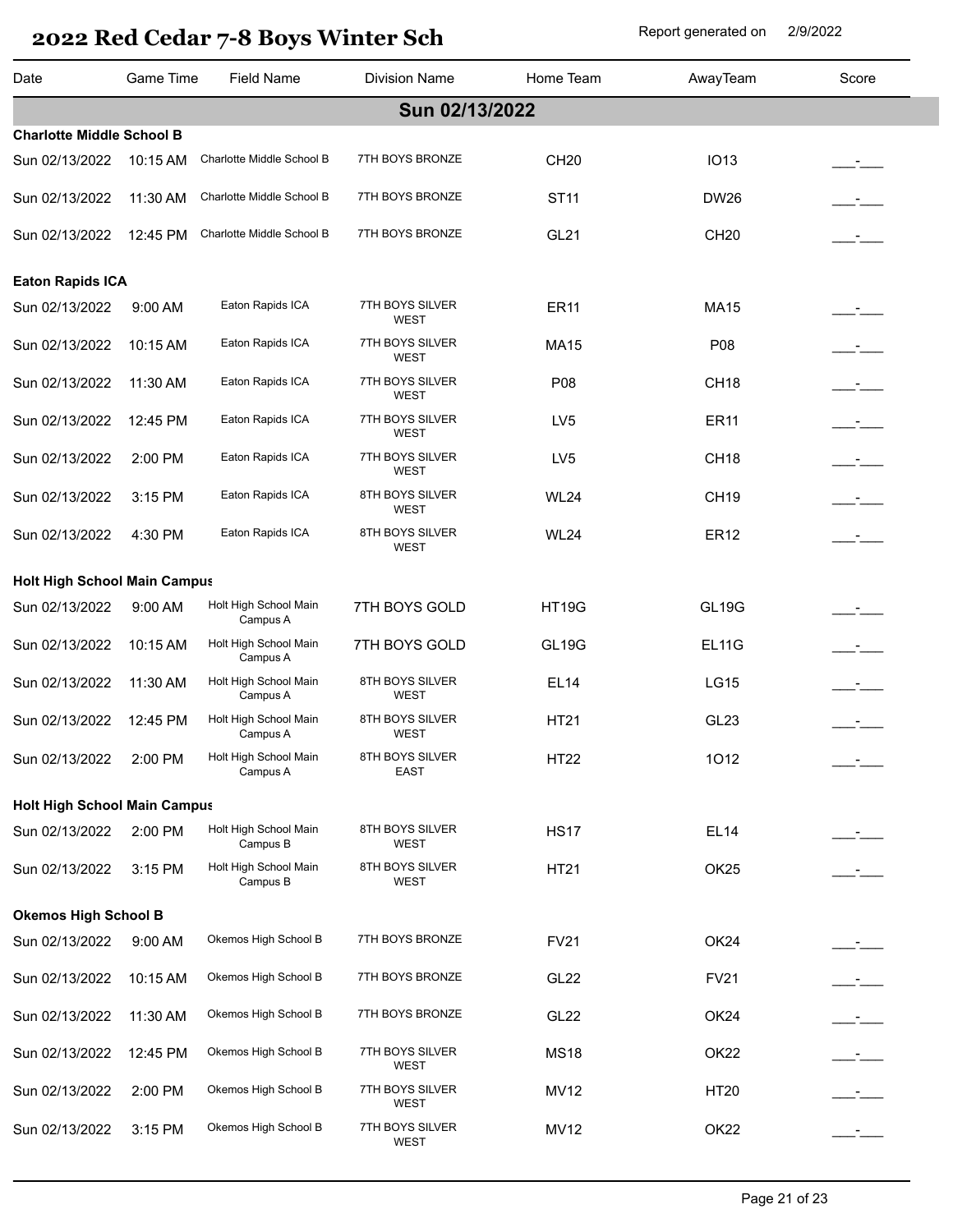| Date                           | Game Time | <b>Field Name</b>       | <b>Division Name</b>           | Home Team       | AwayTeam         | Score |
|--------------------------------|-----------|-------------------------|--------------------------------|-----------------|------------------|-------|
| <b>Okemos High School C</b>    |           |                         |                                |                 |                  |       |
| Sun 02/13/2022                 | $9:00$ AM | Okemos High School C    | 7TH BOYS SILVER<br><b>EAST</b> | LK8             | OK <sub>23</sub> |       |
| Sun 02/13/2022                 | 10:15 AM  | Okemos High School C    | 7TH BOYS SILVER<br><b>EAST</b> | <b>EL13</b>     | LK8              |       |
| Sun 02/13/2022                 | 11:30 AM  | Okemos High School C    | 7TH BOYS SILVER<br><b>EAST</b> | <b>HS20</b>     | <b>EL13</b>      | $ -$  |
| Sun 02/13/2022                 | 12:45 PM  | Okemos High School C    | 7TH BOYS SILVER<br><b>EAST</b> | <b>HS20</b>     | OK <sub>23</sub> | $ -$  |
| Sun 02/13/2022                 | 2:00 PM   | Okemos High School C    | 7TH BOYS GOLD                  | <b>PW14G</b>    | <b>DW24G</b>     | $ -$  |
| Sun 02/13/2022                 | 3:15 PM   | Okemos High School C    | 7TH BOYS GOLD                  | <b>OK21G</b>    | <b>PW14G</b>     |       |
| <b>Okemos High School Main</b> |           |                         |                                |                 |                  |       |
| Sun 02/13/2022                 | 9:00 AM   | Okemos High School Main | 8TH BOYS SILVER<br><b>EAST</b> | LK <sub>9</sub> | OK26             |       |
| Sun 02/13/2022                 | 10:15 AM  | Okemos High School Main | 8TH BOYS SILVER<br>EAST        | <b>HS22</b>     | LK9              |       |
| Sun 02/13/2022                 | 11:30 AM  | Okemos High School Main | 7TH BOYS GOLD                  | OK21G           | <b>DW24G</b>     | $ -$  |
| Sun 02/13/2022                 | 12:45 PM  | Okemos High School Main | 8TH BOYS SILVER<br><b>EAST</b> | <b>IO11</b>     | OK <sub>26</sub> | $ -$  |
| Sun 02/13/2022                 | 2:00 PM   | Okemos High School Main | 8TH BOYS SILVER<br><b>EAST</b> | <b>IO11</b>     | <b>HS22</b>      |       |